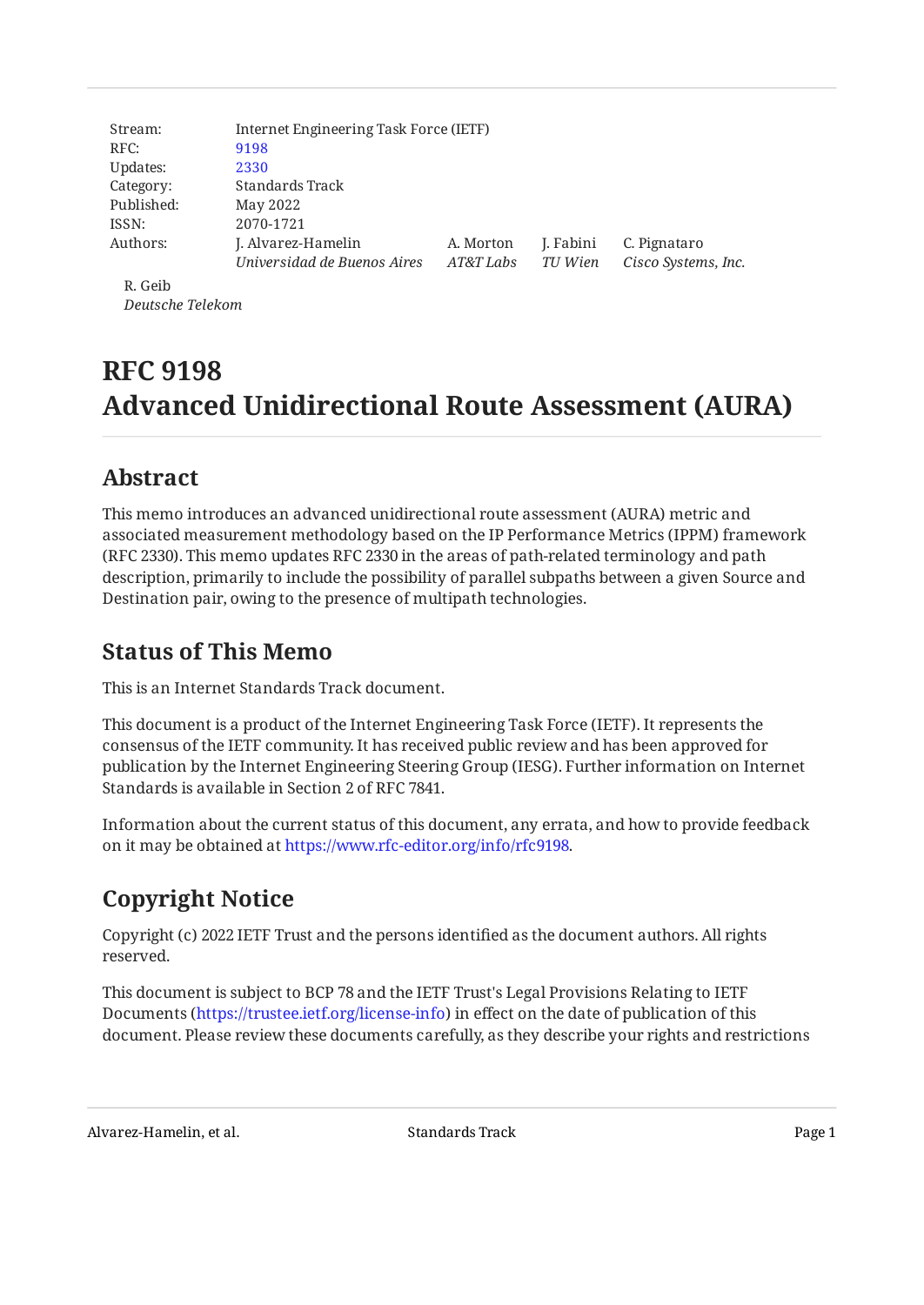with respect to this document. Code Components extracted from this document must include Revised BSD License text as described in Section 4.e of the Trust Legal Provisions and are provided without warranty as described in the Revised BSD License.

# <span id="page-1-0"></span>**[Table of Contents](#page-1-0)**

- [1](#page-2-0). [Introduction](#page-2-0)
	- [1.1.](#page-2-1) [Issues with Earlier Work to De](#page-2-1)fine a Route Metric
	- [1.2.](#page-3-0) [Requirements Language](#page-3-0)
- [2](#page-3-1). [Scope](#page-3-1)
- [3](#page-4-0). [Route Metric Speci](#page-4-0)fications
	- [3.1.](#page-4-1) [Terms and De](#page-4-1)finitions
	- [3.2.](#page-5-0) [Formal Name](#page-5-0)
	- [3.3.](#page-5-1) [Parameters](#page-5-1)
	- [3.4.](#page-6-0) [Metric De](#page-6-0)finitions
	- [3.5.](#page-8-0) [Related Round-Trip Delay and Loss De](#page-8-0)finitions
	- [3.6.](#page-8-1) [Discussion](#page-8-1)
	- [3.7.](#page-8-2) [Reporting the Metric](#page-8-2)
- [4](#page-9-0). [Route Assessment Methodologies](#page-9-0)
	- [4.1.](#page-9-1) [Active Methodologies](#page-9-1)
		- [4.1.1](#page-11-0). [Temporal Composition for Route Metrics](#page-11-0)
		- [4.1.2](#page-12-0). [Routing Class Identi](#page-12-0)fication
		- [4.1.3](#page-12-1). [Intermediate Observation Point Route Measurement](#page-12-1)
	- [4.2.](#page-13-0) [Hybrid Methodologies](#page-13-0)
	- [4.3.](#page-13-1) Combining Diff[erent Methods](#page-13-1)
- [5](#page-14-0). [Background on Round-Trip Delay Measurement Goals](#page-14-0)
- [6](#page-14-1). [RTD Measurements Statistics](#page-14-1)
- [7](#page-16-0). [Security Considerations](#page-16-0)
- [8](#page-17-0). [IANA Considerations](#page-17-0)
- [9](#page-17-1). [References](#page-17-1)
	- [9.1.](#page-17-2) [Normative References](#page-17-2)
	- [9.2.](#page-18-0) [Informative References](#page-18-0)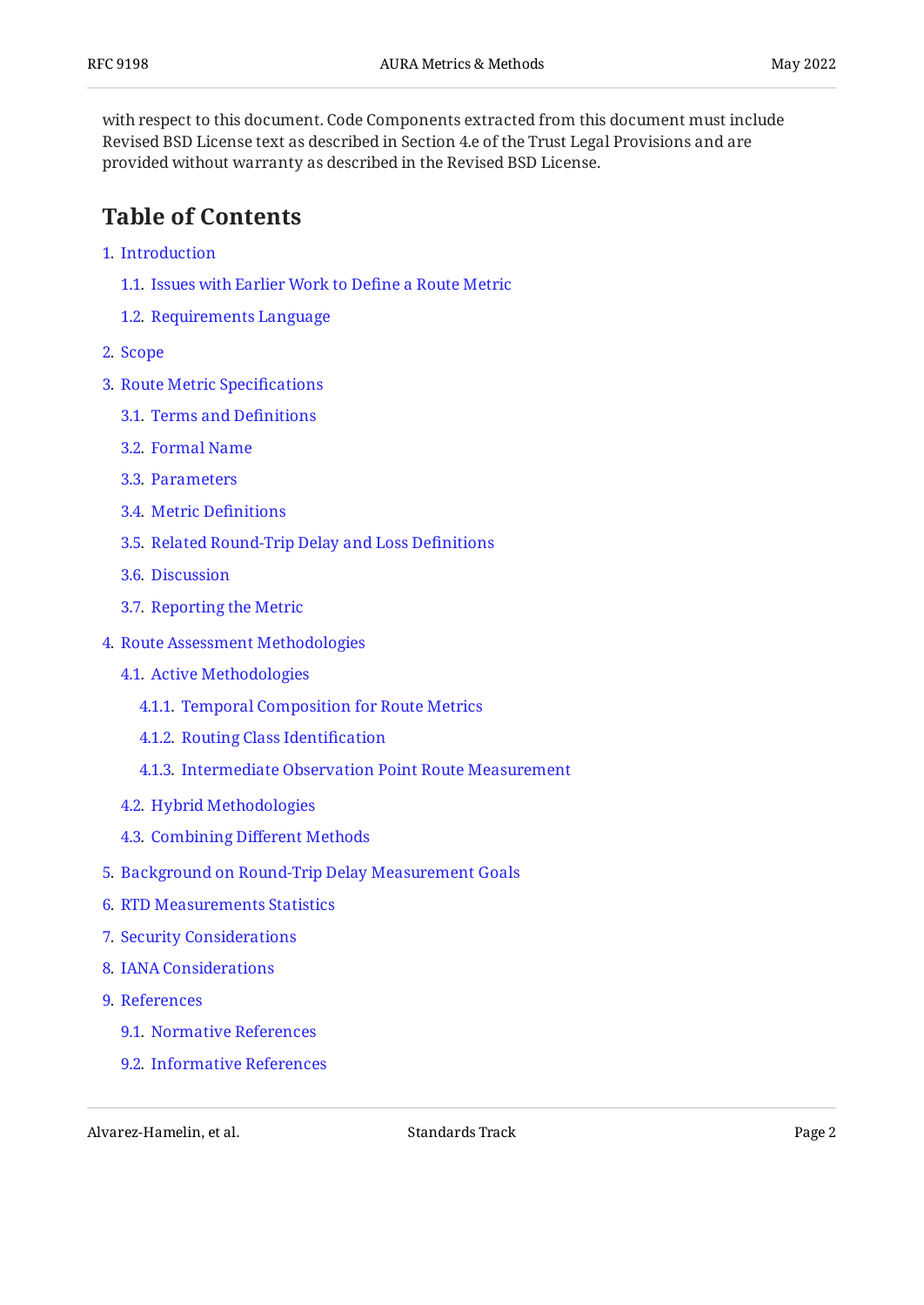[Appendix A.](#page-20-0) [MPLS Methods for Route Assessment](#page-20-0) [Acknowledgements](#page-21-0) [Authors' Addresses](#page-21-1)

### <span id="page-2-0"></span>**[1. Introduction](#page-2-0)**

The IETF IP Performance Metrics (IPPM) Working Group first created a framework for metric development in [RFC2330]. This framework has stood the test of time and enabled development of many fundamental metrics. It has been updated in the area of metric composition [[RFC5835\]](#page-19-0) and in several areas related to active stream measurement of modern networks with reactive properties [RFC7312].

The framework in [RFC2330] motivated the development of "performance and reliability metrics forpaths through the Internet"; Section 5 of [RFC2330] defines terms that support description of a path under test. However, metrics for assessment of paths and related performance aspects had not been attempted in IPPM when the framework in [RFC2330] was written.

This memo takes up the Route measurement challenge and specifies a new Route metric, two practical frameworks for methods of measurement (using either active or hybrid active-passive methods [RFC7799]), and Round-Trip Delay and link information discovery using the results of measurements. All Route measurements are limited by the willingness of Hosts along the path to be discovered, to cooperate with the methods used, or to recognize that the measurement operation is taking place (such as when tunnels are present).

### <span id="page-2-1"></span>**[1.1. Issues with Earlier Work to De](#page-2-1)fine a Route Metric**

[Section 7](https://www.rfc-editor.org/rfc/rfc2330#section-7) of [[RFC2330\]](#page-17-3) presents a simple example of a "Route" metric along with several other examples.The example is reproduced below (where the reference is to Section 5 of [RFC2330]):

route: The path, as defined in Section [5](https://www.rfc-editor.org/rfc/rfc2330#section-5), from A to B at a given time.

This example provides a starting point to develop a more complete definition of Route. Areas needing clarification include:

Time: In practice, the Route will be assessed over a time interval because active path detection methods like Paris-traceroute [\[PT](#page-19-2)] rely on Hop Limits for their operation and cannot accomplish discovery of all Hosts using a single packet.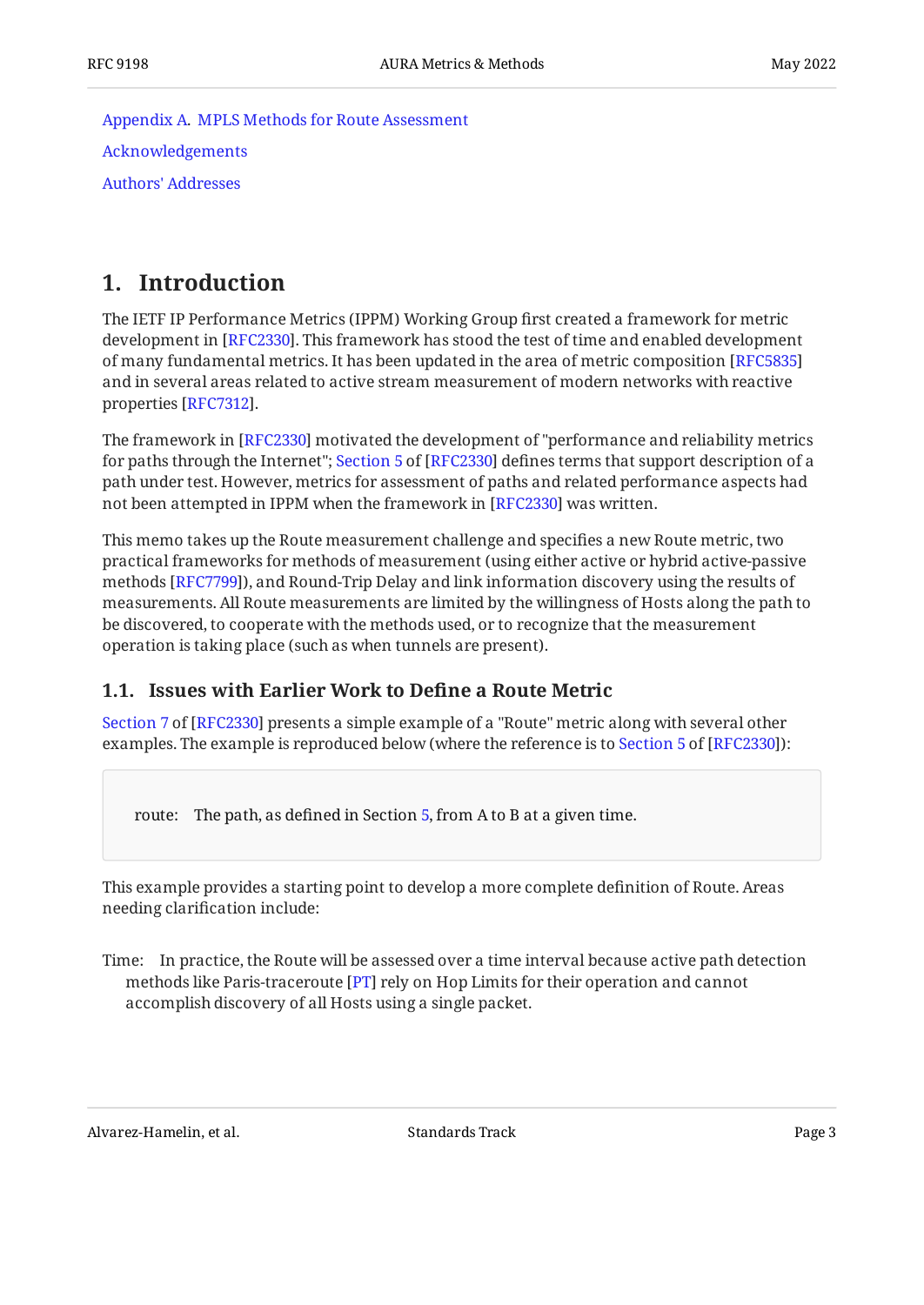- Type-P: The legacy Route definition lacks the option to cater for packet-dependent routing. In this memo, we assess the Route for a specific packet of Type-P and reflect this in the metric definition. The methods of measurement determine the specific Type-P used.
- Parallel Paths: Parallel paths are a reality of the Internet and a strength of advanced Route assessment methods, so the metric must acknowledge this possibility. Use of Equal-Cost Multipath (ECMP) and Unequal-Cost Multipath (UCMP) technologies are common sources of parallel subpaths.
- Cloud Subpath: Cloud subpaths may contain Hosts that do not decrement the Hop Limit but may have two or more exchange links connecting "discoverable" Hosts or routers. Parallel subpaths contained within clouds cannot be discovered. The assessment methods only discover Hosts or routers on the path that decrement Hop Limit or cooperate with interrogation protocols. The presence of tunnels and nested tunnels further complicate assessment by hiding Hops.
- Hop: The definition of Hop in [RFC2330] was a link-Host pair. However, only Hosts that were discoverable and cooperated with interrogation protocols (where link information may be exposed) provided both link and Host information.

<span id="page-3-0"></span>Note that the actual definitions appear in [Section 3.1](#page-4-1).

### **[1.2. Requirements Language](#page-3-0)**

The key words "MUST", "MUST NOT", "REQUIRED", "SHALL", "SHALL NOT", "SHOULD", "SHOULD NOT", "**RECOMMENDED", "NOT RECOMMENDED", "MAY",** and "OPTIONAL" in this document are to be interpreted as described in BCP 14 [RFC2119] [RFC8174] when, and only when, they appear in all capitals, as shown here.

## <span id="page-3-1"></span>**[2. Scope](#page-3-1)**

The purpose of this memo is to add new Route metrics and methods of measurement to the existing set of IPPM metrics.

The scope is to define Route metrics that can identify the path taken by a packet or a flow traversing the Internet between two Hosts. Although primarily intended for Hosts communicating on the Internet, the definitions and metrics are constructed to be applicable to other network domains, if desired. The methods of measurement to assess the path may not be able to discover all Hosts comprising the path, but such omissions are often deterministic and explainable sources of error.

This memo also specifies a framework for active methods of measurement that uses the techniques described in [[PT\]](#page-19-2) as well as a framework for hybrid active-passive methods of measurement, such as the Hybrid Type I method [\[RFC7799](#page-18-1)] described in [[RFC9197\]](#page-18-3). Methods using [[RFC9197\]](#page-18-3) are intended only for single administrative domains that provide a protocol for explicit interrogation of Nodes on a path. Combinations of active methods and hybrid activepassive methods are also in scope.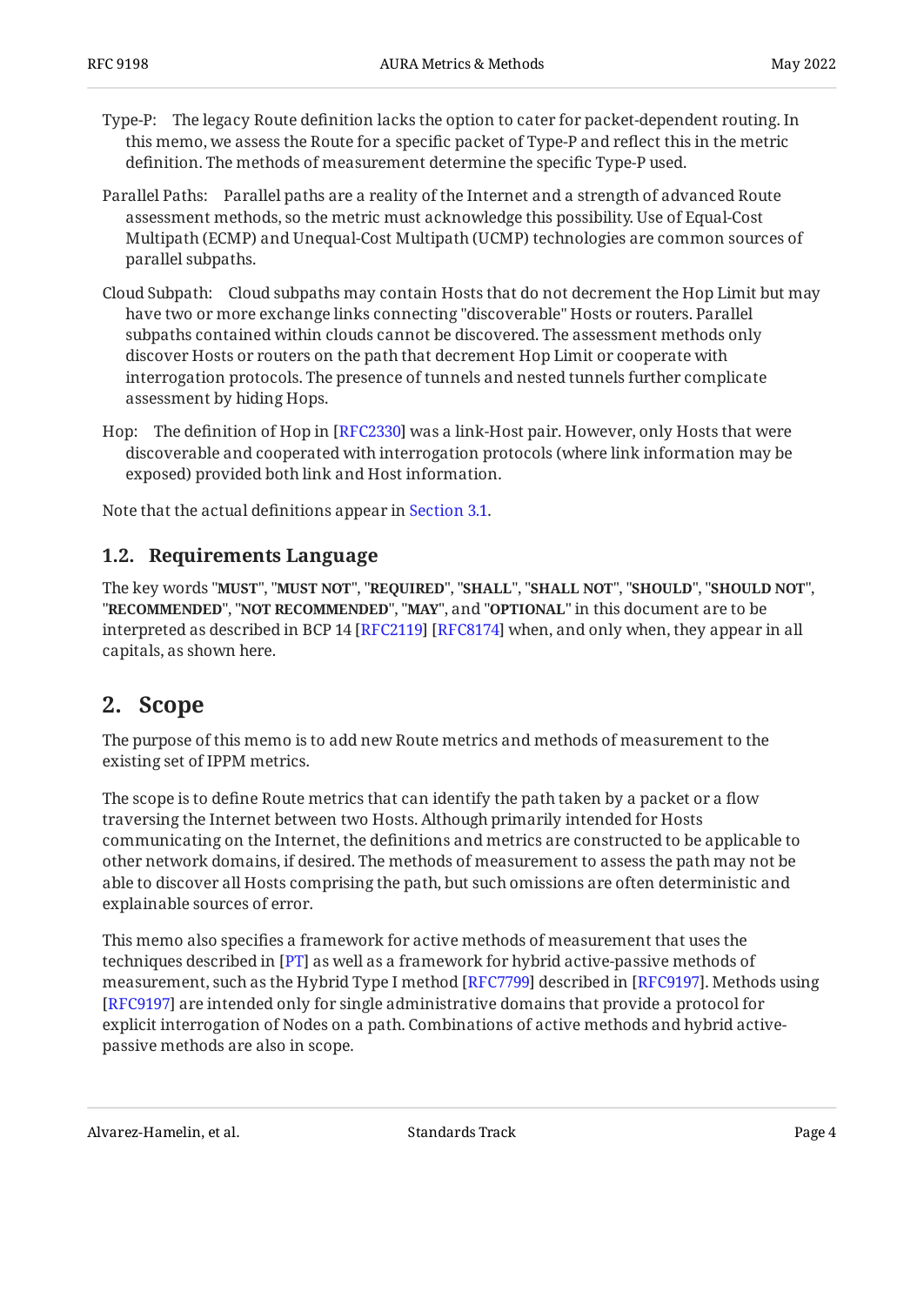Further, this memo provides additional analysis of the Round-Trip Delay measurements made possible by the methods in an effort to discover more details about the path, such as the link technology in use.

Thismemo updates Section 5 of [RFC2330] in the areas of path-related terminology and path description, primarily to include the possibility of parallel subpaths between a given Source and Destination address pair (possibly resulting from ECMP and UCMP technologies).

There are several simple non-goals of this memo. There is no attempt to assess the reverse path from any Host on the path to the Host attempting the path measurement. The reverse path contribution to delay will be that experienced by ICMP packets (in active methods) and may be different from delays experienced by UDP or TCP packets. Also, the Round-Trip Delay will include an unknown contribution of processing time at the Host that generates the ICMP response. Therefore, the ICMP-based active methods are not supposed to yield accurate, reproducible estimations of the Round-Trip Delay that UDP or TCP packets will experience.

# <span id="page-4-0"></span>**[3. Route Metric Speci](#page-4-0)fications**

<span id="page-4-1"></span>This section sets requirements for the components of the route metric.

### **[3.1. Terms and De](#page-4-1)finitions**

Host

A Host (as defined in [\[RFC2330\]](#page-17-3)) is a computer capable of IP communication, including routers (aka an RFC 2330 Host).

Node

A Node is any network function on the path capable of IP-layer Communication, including RFC 2330 Hosts.

Node Identity

The Node identity is the unique address for Nodes communicating within the network domain. For Nodes communicating on the Internet with IP, it is the globally routable IP address that the Node uses when communicating with other Nodes under normal or error conditions. The Node identity revealed (and its connection to a Node name through reverse DNS) determines whether interfaces to parallel links can be associated with a single Node or appear to identify unique Nodes.

Discoverable Node

Discoverable Nodes are Nodes that convey their Node identity according to the requirements of their network domain, such as when error conditions are detected by that Node. For Nodes communicatingwith IP packets, compliance with Section 3.2.2.4 of [RFC1122], when discarding a packet due to TTL or Hop Limit Exceeded condition, **MUST** result in sending the corresponding Time Exceeded message (containing a form of Node identity) to the source. Thisrequirement is also consistent with Section 5.3.1 of [RFC1812] for routers.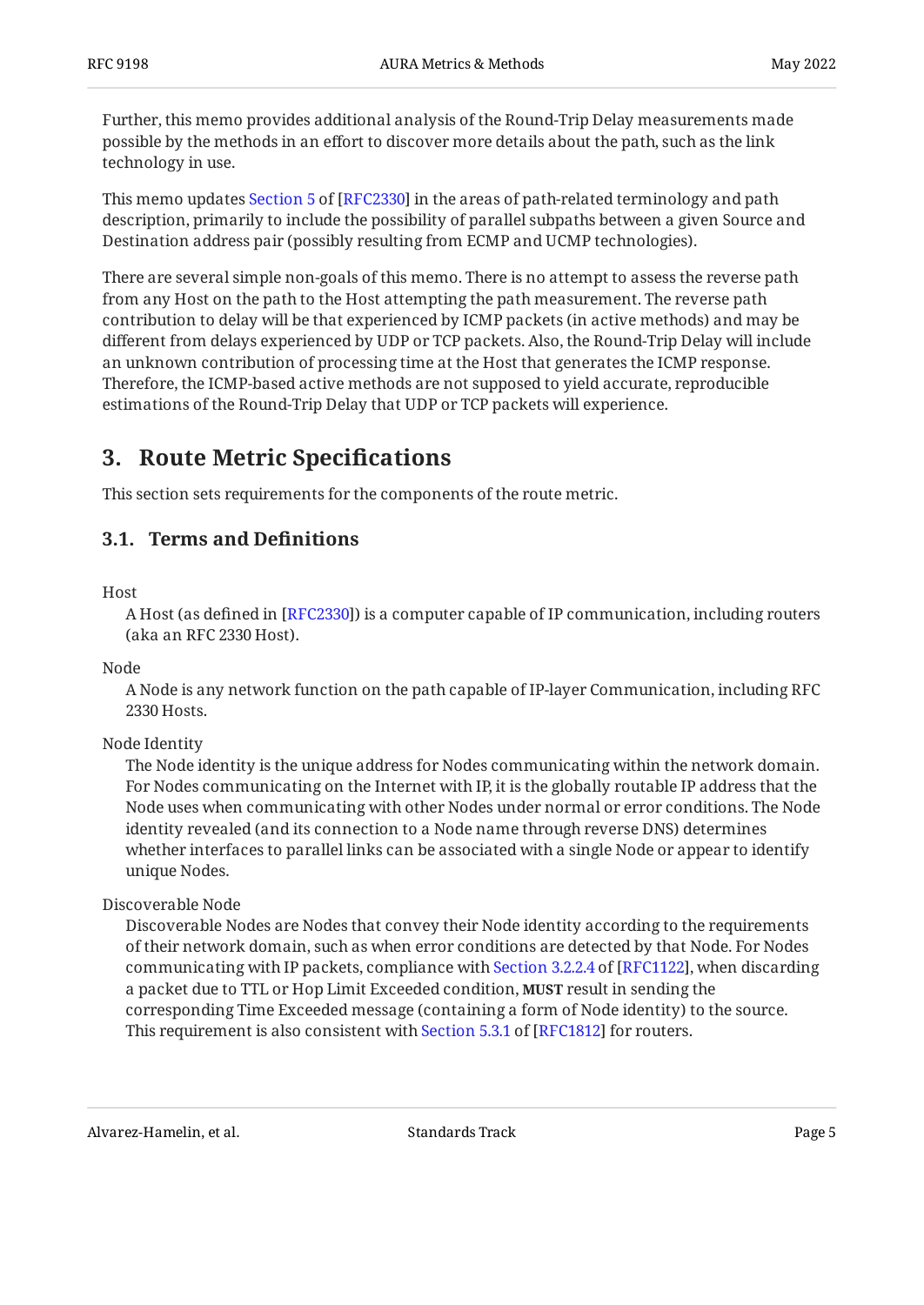#### Cooperating Node

Cooperating Nodes are Nodes that respond to direct queries for their Node identity as part of a previously established and agreed upon interrogation protocol. Nodes **SHOULD** also provide information such as arrival/departure interface identification, arrival timestamp, and any relevant information about the Node or specific link that delivered the query to the Node.

#### Hop specification

A Hop specification **MUST** contain a Node identity and **MAY** contain arrival and/or departure interface identification, Round-Trip Delay, and an arrival timestamp.

#### Routing Class

Routing Class is a Route that treats a class of different types of packets, designated "C" (unrelated to address classes of the past) equally ([ $\rm RFC2330$ ] [ $\rm RFC8468$ ]). Knowledge of such a class allows any one of the types of packets within that class to be used for subsequent measurement of the Route. The designator "class C" is used for historical reasons; see . [[RFC2330\]](#page-17-3)

### <span id="page-5-0"></span>**[3.2. Formal Name](#page-5-0)**

The formal name of the metric is:

Type-P-Route-Ensemble-Method-Variant

abbreviated as Route Ensemble.

<span id="page-5-1"></span>Note that Type-P depends heavily on the chosen method and variant.

#### **[3.3. Parameters](#page-5-1)**

This section lists the **REQUIRED** input factors to define and measure a Route metric, as specified in this memo.

- Src: the address of a Node (such as the globally routable IP address).
- Dst: the address of a Node (such as the globally routable IP address).
- i: the limit on the number of Hops a specific packet may visit as it traverses from the Node at Src to the Node at Dst (such as the TTL or Hop Limit).

MaxHops: the maximum value of i used (i=1,2,3,...MaxHops).

- T0: a time (start of measurement interval).
- Tf: a time (end of measurement interval).
- MP(address): the Measurement Point at address, such as Src or Dst, usually at the same Node stack layer as "address".
- T: the Node time of a packet as measured at MP(Src), meaning Measurement Point at the Source.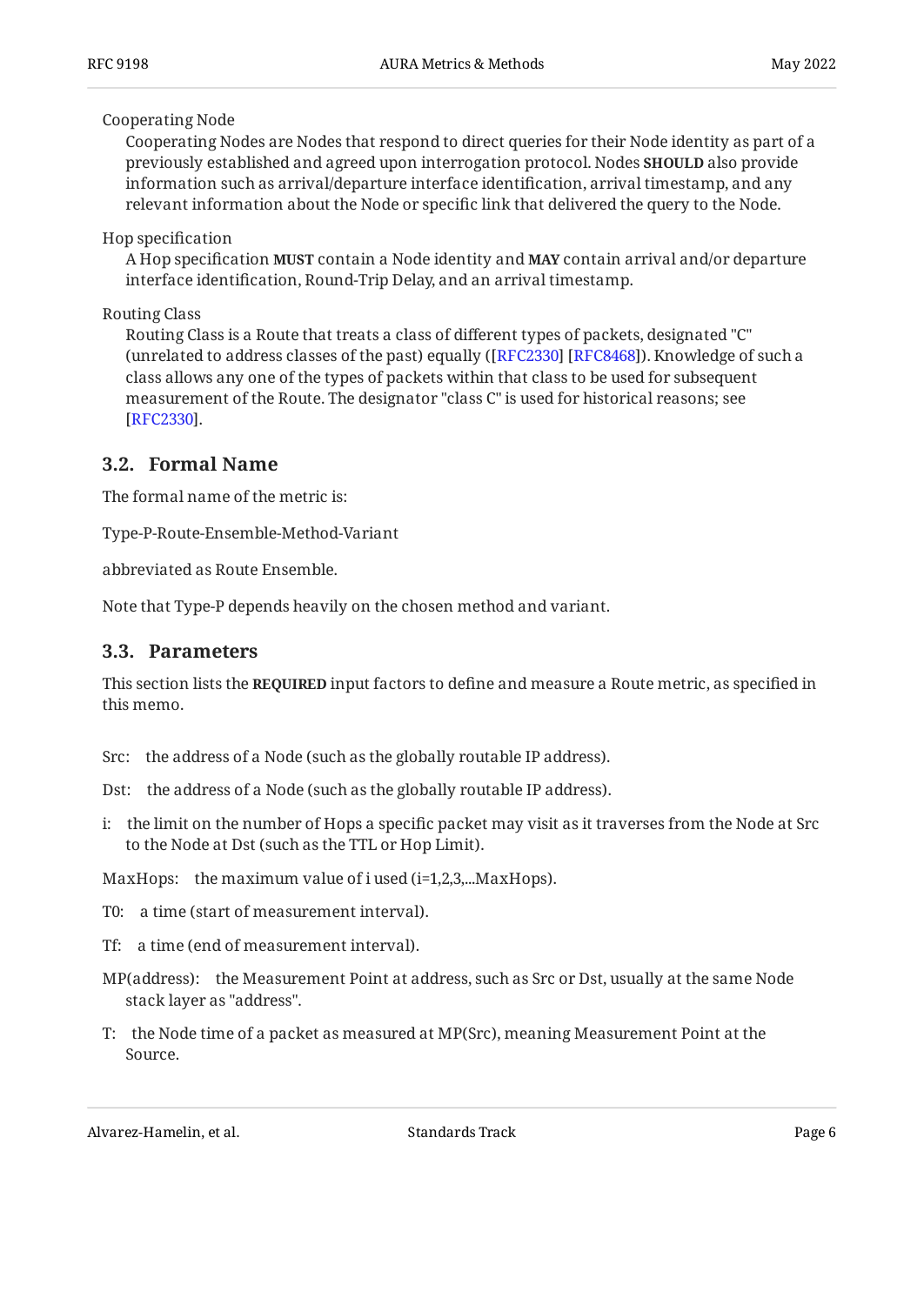- Ta: the Node time of a reply packet's **arrival** as measured at MP(Src), assigned to packets that arrive within a "reasonable" time (see parameter below).
- Tmax: a maximum waiting time for reply packets to return to the source, set sufficiently long to disambiguate packets with long delays from packets that are discarded (lost), such that the distribution of Round-Trip Delay is not truncated.
- F: the number of different flows simulated by the method and variant.
- flow: the stream of packets with the same n-tuple of designated header fields that (when held constant) result in identical treatment in a multipath decision (such as the decision taken in load balancing). Note: The IPv6 flow label **MAY** be included in the flow definition if the MP(Src) is a Tunnel Endpoint (TEP) complying with the guidelines in [RFC6438].
- Type-P: the complete description of the packets for which this assessment applies (including the flow-defining fields).

#### <span id="page-6-0"></span>**[3.4. Metric De](#page-6-0)finitions**

This section defines the **REQUIRED** measurement components of the Route metrics (unless otherwise indicated):

- M: the total number of packets sent between T0 and Tf.
- N: the smallest value of i needed for a packet to be received at Dst (sent between T0 and Tf).
- Nmax: the largest value of i needed for a packet to be received at Dst (sent between T0 and Tf). Nmax may be equal to N.

Next, define a **singleton** for a Node on the path with sufficient indexes to identify all Nodes identified in a measurement interval (where **singleton** is part of the IPPM Framework ). [[RFC2330\]](#page-17-3)

- singleton: A Hop specification, designated h(i,j), the IP address and/or identity of Discoverable Nodes (or Cooperating Nodes) that are i Hops away from the Node with address = Src and part of Route j during the measurement interval T0 to Tf. As defined here, a Hop singleton  $m$ easurement **MUST** contain a Node identity, hid(i,j), and **MAY** contain one or more of the following attributes:
	- $a(i,j)$  Arrival Interface ID (e.g., when [RFC5837] is supported)
	- $\bullet$  d(i,j) Departure Interface ID (e.g., when [\[RFC5837](#page-19-3)] is supported)
	- $\bullet$  t(i,j) arrival timestamp, where t(i,j) is ideally supplied by the Hop (note that t(i,j) might be approximated from the sending time of the packet that revealed the Hop, e.g., when the round-trip response time is available and divided by 2)
	- Measurements of Round-Trip Delay (for each packet that reveals the same Node identity and flow attributes, then this attribute is computed; see next section)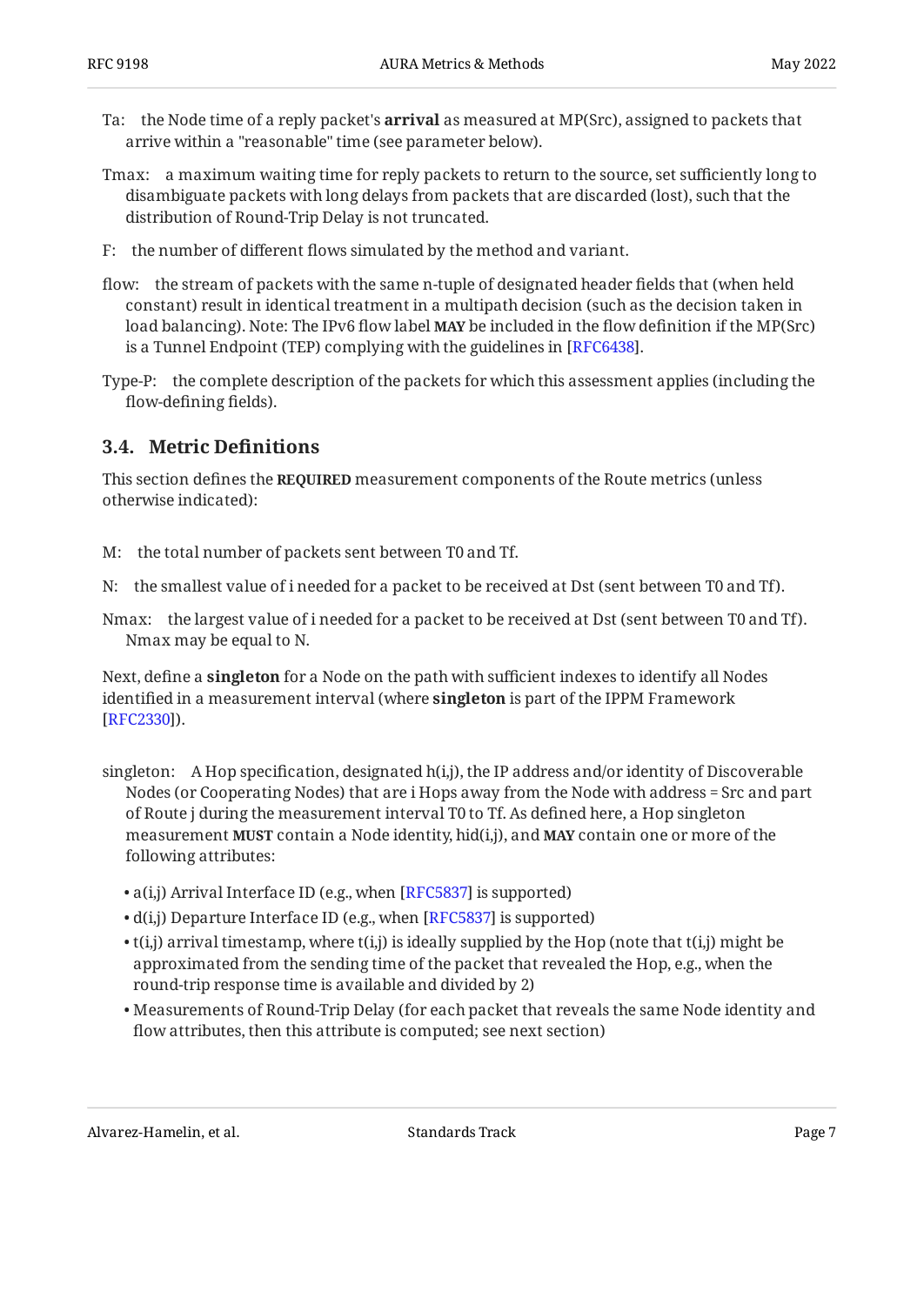Node identities and related information can be ordered by their distance from the Node with address Src in Hops h(i,j). Based on this, two forms of Routes are distinguished:

A Route Ensemble is defined as the combination of all Routes traversed by different flows from the Node at Src address to the Node at Dst address. A single Route traversed by a single flow (determined by an unambiguous tuple of addresses Src and Dst and other identical flow criteria) is a member of the Route Ensemble and called a Member Route.

Using h(i,j) and components and parameters further define:

When considering the set of Hops in the context of a single flow, a Member Route j is an ordered list  $\{h(1,j), \ldots h(Nj, j)\}$  where  $h(i-1, j)$  and  $h(i, j)$  are one Hop away from each other and Nj satisfying h(Nj,j)=Dst is the minimum count of Hops needed by the packet on member Route j to reach Dst. Member Routes must be unique. The uniqueness property requires that any two Member Routes, j and k, that are part of the same Route Ensemble differ either in terms of minimum Hop count Nj and Nk to reach the destination Dst or, in the case of identical Hop count Nj=Nk, they have at least one distinct Hop:  $h(i,j)$  !=  $h(i,k)$  for at least one i (i=1..Nj).

All the optional information collected to describe a Member Route, such as the arrival interface, departure interface, and Round-Trip Delay at each Hop, turns each list item into a rich structure. There may be information on the links between Hops, possible information on the routing (arrival interface and departure interface), an estimate of distance between Hops based on Round-Trip Delay measurements and calculations, and a timestamp indicating when all these additional details were measured.

The Route Ensemble from Src to Dst, during the measurement interval T0 to Tf, is the aggregate of all m distinct Member Routes discovered between the two Nodes with Src and Dst addresses. More formally, with the Node having address Src omitted:

```
Route Ensemble = {
\{h(1,1), h(2,1), h(3,1), \ldots h(N1,1)=Dst\}\{h(1,2), h(2,2), h(3,2), \ldots, h(N2,2)=Dst\},
...
\{h(1,m), h(2,m), h(3,m), \ldots, h(Nm,m)=Dst\}}
```
where the following conditions apply:  $i \le Nj \le N$ max (j=1.m)

Note that some h(i,j) may be empty (null) in the case that systems do not reply (not discoverable or not cooperating).

h(i-1,j) and h(i,j) are the Hops on the same Member Route one Hop away from each other.

Hop h(i,j) may be identical with h(k,l) for i!=k and j!=l, which means there may be portions shared among different Member Routes (parts of Member Routes may overlap).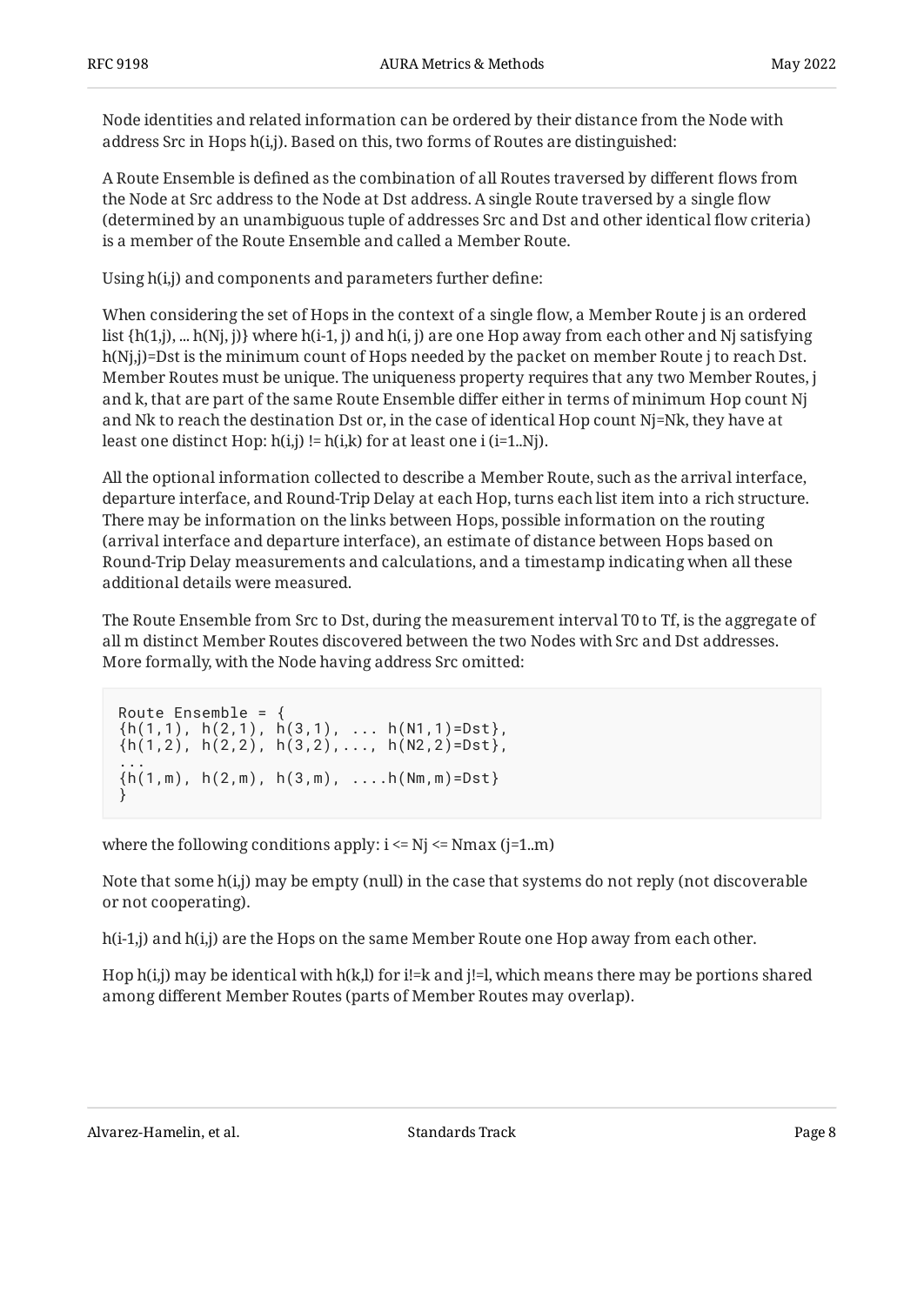### <span id="page-8-0"></span>**[3.5. Related Round-Trip Delay and Loss De](#page-8-0)finitions**

 $\mathrm{RTD}(\mathrm{i},\mathrm{j},\mathrm{T})$  is defined as a singleton of the [\[RFC2681](#page-17-8)] Round-Trip Delay between the Node with address = Src and the Node at Hop  $h(i,j)$  at time T.

RTL(i,j,T) is defined as a singleton of the [RFC6673] Round-Trip Loss between the Node with address = Src and the Node at Hop h(i,j) at time T.

### <span id="page-8-1"></span>**[3.6. Discussion](#page-8-1)**

Depending on the way that the Node identity is revealed, it may be difficult to determine parallel subpaths between the same pair of Nodes (i.e., multiple parallel links). It is easier to detect parallel subpaths involving different Nodes.

- $\bullet$  If a pair of discovered Nodes identify two different addresses (IP or not), then they will appear to be different Nodes. See item below.
- $\bullet$  If a pair of discovered Nodes identify two different IP addresses and the IP addresses resolve to the same Node name (in the DNS), then they will appear to be the same Node.
- $\bullet$  If a discovered Node always replies using the same network address, regardless of the interface a packet arrives on, then multiple parallel links cannot be detected in that network domain. This condition may apply to traceroute-style methods but may not apply to other hybrid methods based on In situ Operations, Administration, and Maintenance (IOAM). For example, if the ICMP extension mechanism described in [\[RFC5837](#page-19-3)] is implemented, then parallel links can be detected with the discovery traceroute-style methods.
- $\bullet$  If parallel links between routers are aggregated below the IP layer, then, from the Node's point of view, all these links share the same pair of IP addresses. The existence of these parallel links can't be detected at the IP layer. This applies to other network domains with layers below them as well. This condition may apply to traceroute-style methods but may not apply to other hybrid methods based on IOAM.

When a Route assessment employs IP packets (for example), the reality of flow assignment to parallel subpaths involves layers above IP. Thus, the measured Route Ensemble is applicable to IP and higher layers (as described in the methodology's packet of Type-P and flow parameters).

### <span id="page-8-2"></span>**[3.7. Reporting the Metric](#page-8-2)**

An Information Model and an XML Data Model for Storing Traceroute Measurements is available in [\[RFC5388\]](#page-17-9). The measured information at each Hop includes four pieces of information: a one-dimensional Hop index, Node symbolic address, Node IP address, and RTD for each response.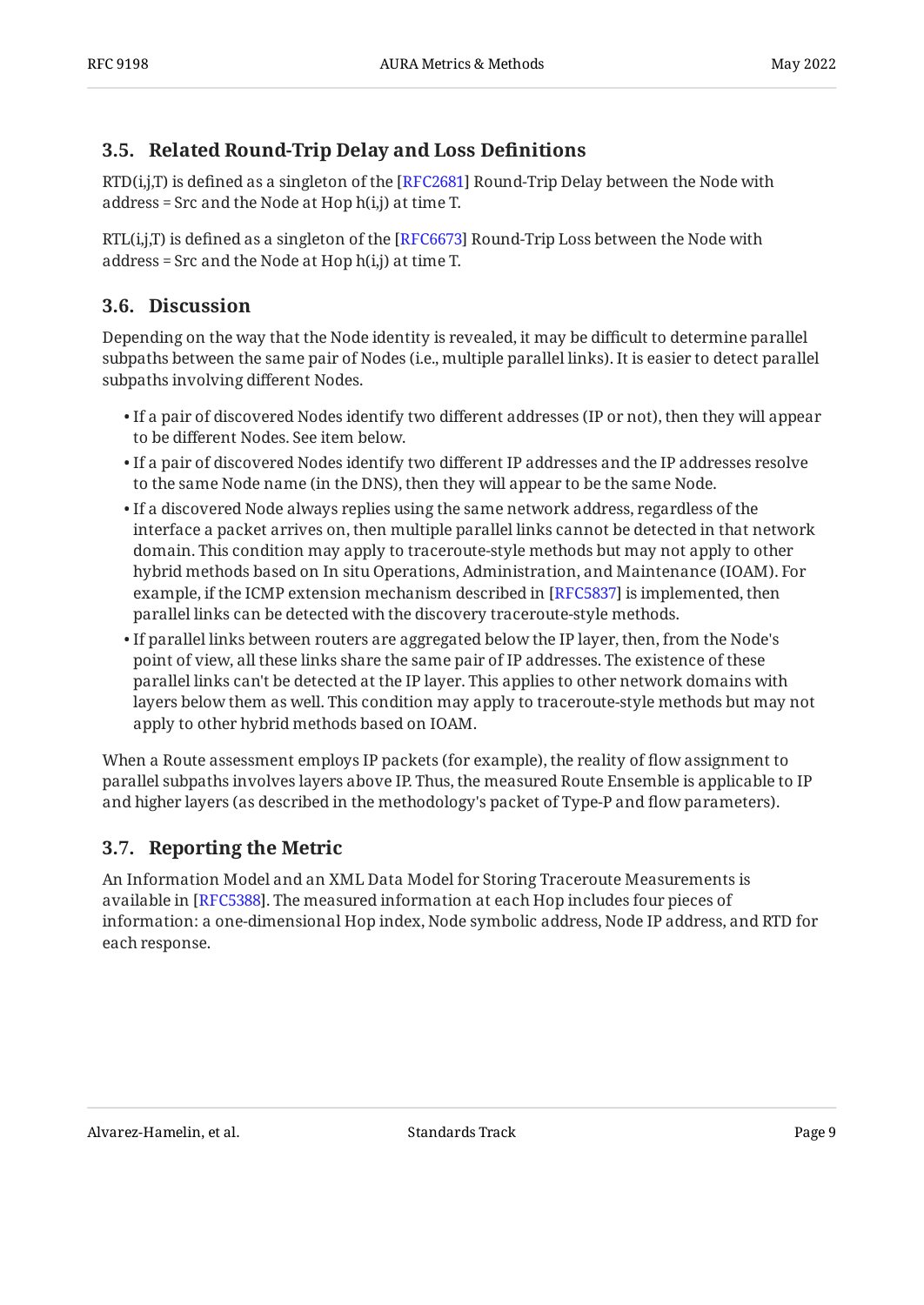The description of Hop information that may be collected according to this memo covers more dimensions, as defined in [Section 3.4](#page-6-0). For example, the Hop index is two-dimensional to capture the complexity of a Route Ensemble, and it contains corresponding Node identities at a minimum. The models need to be expanded to include these features as well as Arrival Interface ID, Departure Interface ID, and arrival timestamp, when available. The original sending Timestamp from the Src Node anchors a particular measurement in time.

# <span id="page-9-0"></span>**[4. Route Assessment Methodologies](#page-9-0)**

There are two classes of methods described in this section, active methods relying on the reaction to TTL or Hop Limit Exceeded condition to discover Nodes on a path and hybrid active-passive methods that involve direct interrogation of Cooperating Nodes (usually within a single domain). Description of these methods follow.

### <span id="page-9-1"></span>**[4.1. Active Methodologies](#page-9-1)**

This section describes the method employed by current open-source tools, thereby providing a practical framework for further advanced techniques to be included as method variants. This method is applicable for use across multiple administrative domains.

Internet routing is complex because it depends on the policies of thousands of Autonomous Systems (ASes). Most routers perform load balancing on flows using a form of ECMP. [[RFC2991\]](#page-19-4) describes a number of flow-based or hashed approaches (e.g., Modulo-N Hash, Hash-Threshold, and Highest Random Weight (HRW)) and makes some good suggestions. Flow-based ECMP avoids increased packet Delay Variation and possibly overwhelming levels of packet reordering in flows.

A few routers still divide the workload through packet-based techniques, such as a round-robin scheme to distribute every new outgoing packet to multiple links, as explained in [RFC2991]. The methods described in this section assume flow-based ECMP.

Taking into account that Internet protocol was designed under the "end-to-end" principle, the IP payload and its header do not provide any information about the Routes or path necessary to reach some destination. For this reason, the popular tool, traceroute, was developed to gather the IP addresses of each Hop along a path using ICMP [RFC0792]. Traceroute also measures RTD from each Hop. However, the growing complexity of the Internet makes it more challenging to develop an accurate traceroute implementation. For instance, the early traceroute tools would be inaccurate in the current network, mainly because they were not designed to retain a flow state. However, evolved traceroute tools, such as Paris-traceroute ([PT] [MLB]) and Scamper ([SCAMPER]), expect to encounter ECMP and achieve more accurate results when they do, where Scamper ensures traceroute packets will follow the same path in 98% of cases ([SCAMPER]).

Today's traceroute tools send Type-P of packets, which are either ICMP, UDP, or TCP. UDP and TCP are used when a particular characteristic needs to be verified, such as filtering or traffic shaping on specific ports (i.e., services). UDP and TCP traceroute are also used when ICMP responses are not received. [SCAMPER] supports IPv6 traceroute measurements, keeping the Flow Label constant in all packets.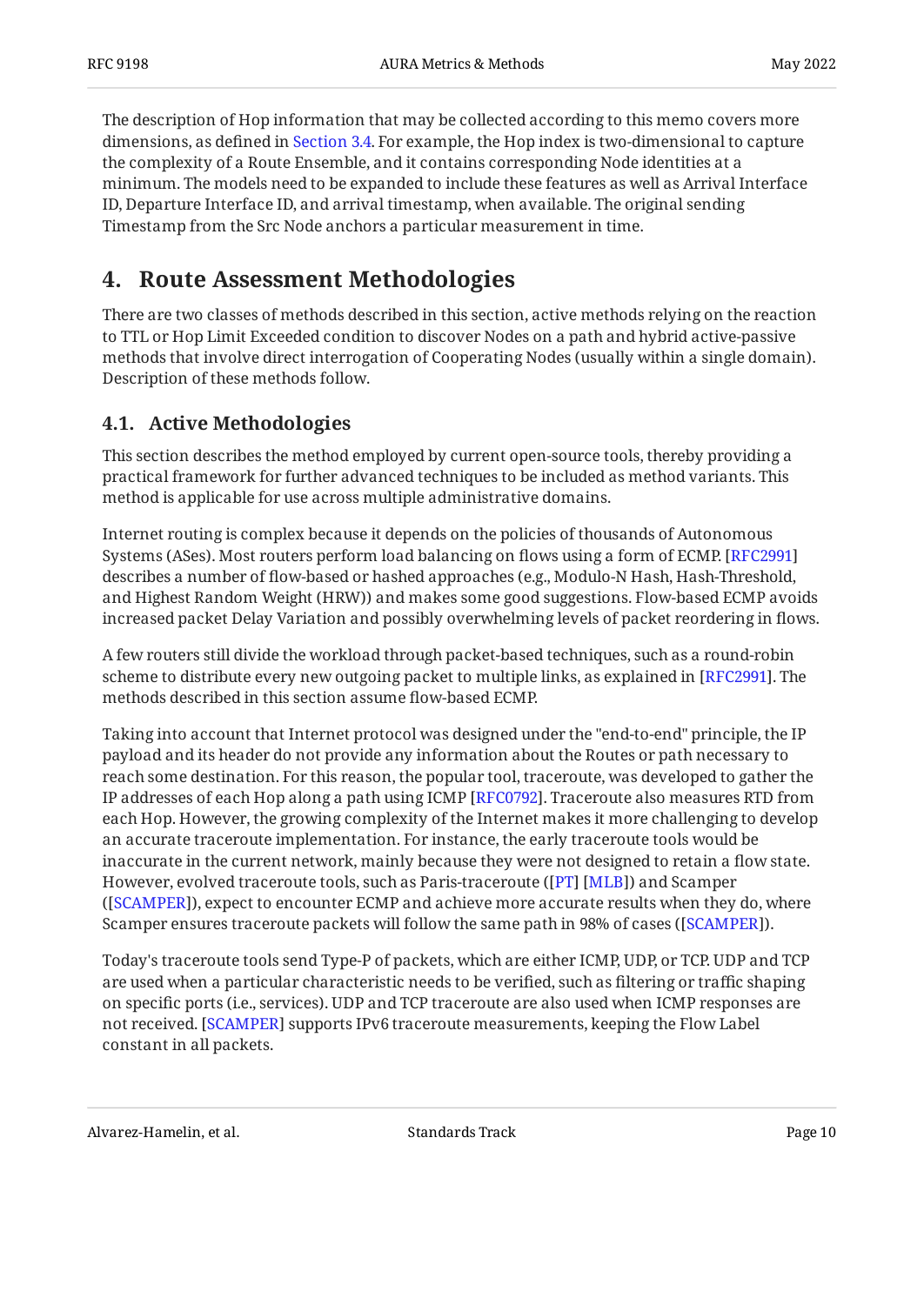Paris-traceroute allows its users to measure the RTD to every Node of the path for a particular flow. Furthermore, either Paris-traceroute or Scamper is capable of unveiling the many available paths between a source and destination (which are visible to active methods). This task is accomplished by repeating complete traceroute measurements with different flow parameters for each measurement; Paris-traceroute provides an "exhaustive" mode, while Scamper provides "tracelb" (which stands for "traceroute load balance"). ["Framework for IP Performance Metrics"](#page-17-3) [[RFC2330\]](#page-17-3), updated by [RFC7312], has the flexibility to require that the Round-Trip Delay measurement [RFC2681] uses packets with the constraints to assure that all packets in a single measurement appear as the same flow. This flexibility covers ICMP, UDP, and TCP. The accompanying methodology of [RFC2681] needs to be expanded to report the sequential Hop identifiers along with RTD measurements, but no new metric definition is needed.

The advanced Route assessment methods used in Paris-traceroute [PT] keep the critical fields constant for every packet to maintain the appearance of the same flow. When considering IPv6 headers, it is necessary to ensure that the IP Source and Destination addresses and Flow Label are constant (but note that many routers ignore the Flow Label field at this time); see [RFC6437]. Use of IPv6 Extension Headers may add critical fields and **SHOULD** be avoided. In IPv4, certain fields of the IP header and the first 4 bytes of the IP payload should remain constant in a flow. In the IPv4 header, the IP Source and Destination addresses, protocol number, and Diffserv fields identify flows. The first 4 payload bytes include the UDP and TCP ports and the ICMP type, code, and checksum fields.

Maintaining a constant ICMP checksum in IPv4 is most challenging, as the ICMP sequence number or identifier fields will usually change for different probes of the same path. Probes should use arbitrary bytes in the ICMP data field to offset changes to the sequence number and identifier, thus keeping the checksum constant.

Finally, it is also essential to Route the resulting ICMP Time Exceeded messages along a consistent path. In IPv6, the fields above are sufficient. In IPv4, the ICMP Time Exceeded message will contain the IP header and the first 8 bytes of the IP payload, both of which affect its ICMP checksum calculation. The TCP sequence number, UDP length, and UDP checksum will affect this value and should remain constant.

Formally, to maintain the same flow in the measurements to a particular Hop, the Type-P-Route-Ensemble-Method-Variant packets should have the following attributes (see [PT]):

- TCP case: For IPv4, the fields Src, Dst, port-Src, port\_Dst, sequence number, and Diffserv **SHOULD** be the same. For IPv6, the fields Flow Label, Src, and Dst **SHOULD** be the same.
- UDP case: For IPv4, the fields Src, Dst, port-Src, port-Dst, and Diffserv should be the same, and the UDP checksum **SHOULD** change to keep the IP checksum of the ICMP Time Exceeded reply constant. Then, the data length should be fixed, and the data field is used to make it so (consider that ICMP checksum uses its data field, which contains the original IP header plus 8 bytes of UDP, where TTL, IP identification, IP checksum, and UDP checksum changes). For IPv6, the field Flow Label and Source and Destination addresses **SHOULD** be the same.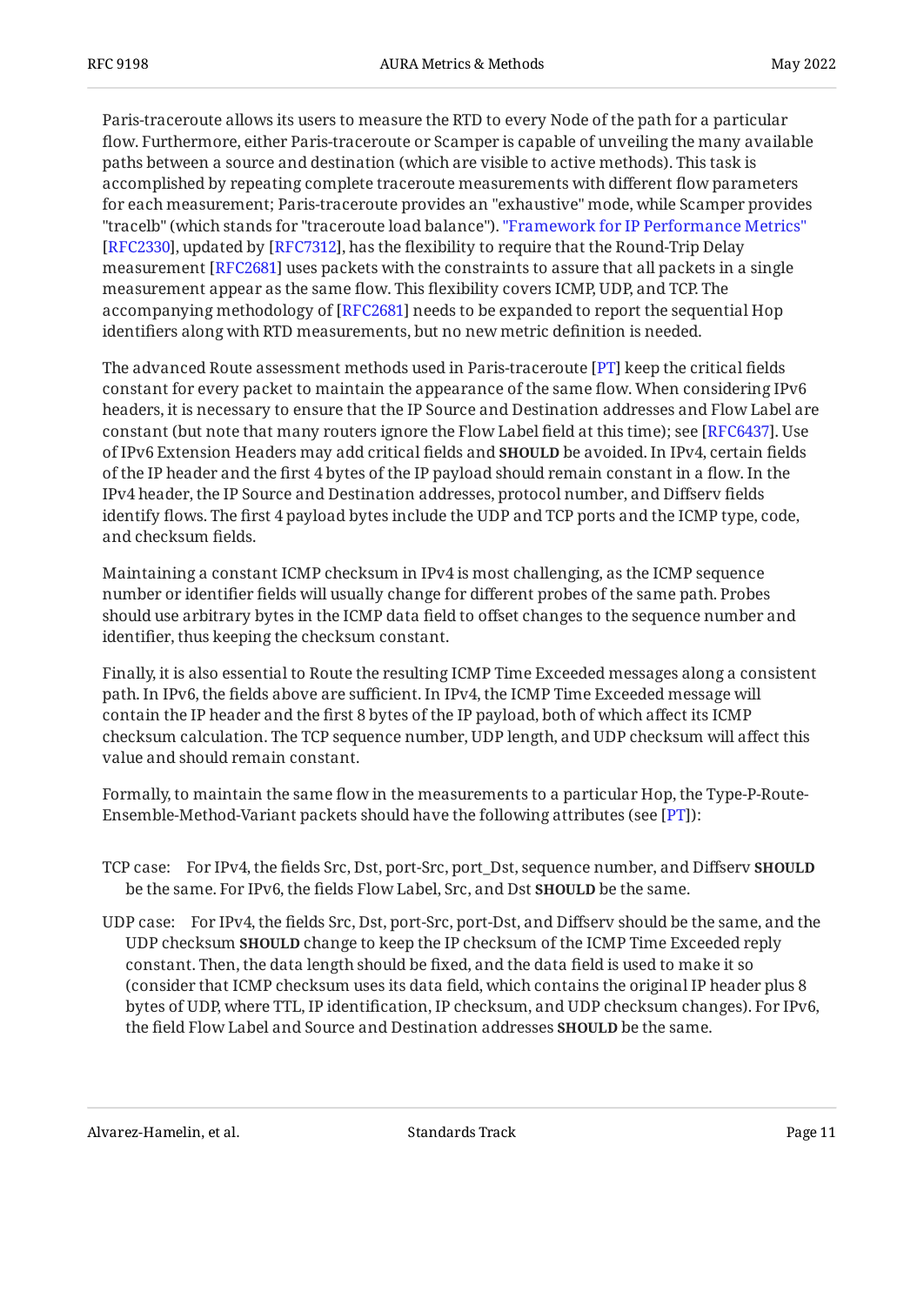ICMP case: For IPv4, the data field **SHOULD** compensate variations on TTL or Hop Limit, IP identification, and IP checksum for every packet. There is no need to consider ICMPv6 because only Flow Label of IPv6 and Source and Destination addresses are used, and all of them **SHOULD** be constant.

Then, the way to identify different Hops and attempts of the same IPv4 flow is:

TCP case: The IP identification field.

UDP case: The IP identification field.

<span id="page-11-0"></span>ICMP case: The IP identification field and ICMP sequence number.

#### **[4.1.1. Temporal Composition for Route Metrics](#page-11-0)**

The active Route assessment methods described above have the ability to discover portions of a path where ECMP load balancing is present, observed as two or more unique Member Routes having one or more distinct Hops that are part of the Route Ensemble. Likewise, attempts to deliberately vary the flow characteristics to discover all Member Routes will reveal portions of the path that are flow invariant.

[Section 9.2](https://www.rfc-editor.org/rfc/rfc2330#section-9.2) of [\[RFC2330\]](#page-17-3) describes the Temporal Composition of metrics and introduces the possibility of a relationship between earlier measurement results and the results for measurement at the current time (for a given metric). There is value in establishing a Temporal Composition relationship for Route metrics; however, this relationship does not represent a forecast of future Route conditions in any way.

For Route-metric measurements, the value of Temporal Composition is to reduce the measurement iterations required with repeated measurements. Reduced iterations are possible by inferring that current measurements using fixed and previously measured flow characteristics:

- will have many common Hops with previous measurements. •
- $\bullet$  will have relatively time-stable results at the ingress and egress portions of the path when measured from user locations, as opposed to measurements of backbone networks and across inter-domain gateways.
- may have greater potential for time variation in path portions where ECMP load balancing is observed (because increasing or decreasing the pool of links changes the hash calculations).

Optionally, measurement systems may take advantage of the inferences above when seeking to reduce measurement iterations after exhaustive measurements indicate that the time-stable properties are present. Repetitive active Route measurement systems:

- 1. **SHOULD** occasionally check path portions that have exhibited stable results over time, particularly ingress and egress portions of the path (e.g., daily checks if measuring many times during a day).
- 2. **SHOULD** continue testing portions of the path that have previously exhibited ECMP load balancing.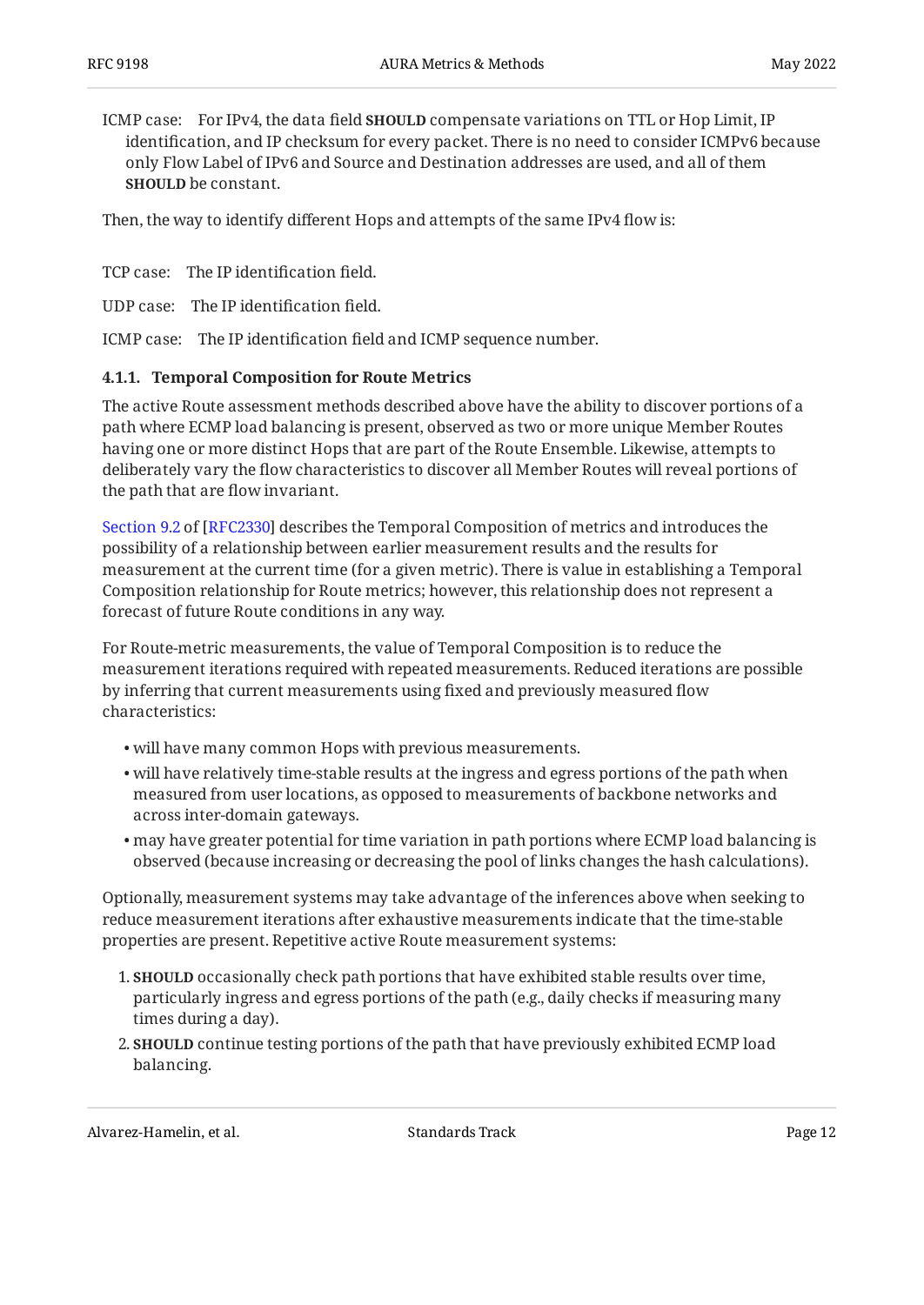3. **SHALL** trigger reassessment of the complete path and Route Ensemble if any change in Hops is observed for a specific (and previously tested) flow.

#### <span id="page-12-0"></span>**[4.1.2. Routing Class Identi](#page-12-0)fication**

There is an opportunity to apply the notion from [RFC2330] of equal treatment for a class of packets, "...very useful to know if a given Internet component treats equally a class C of different types of packets", as it applies to Route measurements. The notion of class C was examined further in [RFC8468] as it applied to load-balancing flows over parallel paths, which is the case we develop here. Knowledge of class C parameters (unrelated to address classes of the past) on a path potentially reduces the number of flows required for a given method to assess a Route Ensemble over time.

First, recognize that each Member Route of a Route Ensemble will have a corresponding class C. Class C can be discovered by testing with multiple flows, all of which traverse the unique set of Hops that comprise a specific Member Route.

Second, recognize that the different classes depend primarily on the hash functions used at each instance of ECMP load balancing on the path.

Third, recognize the synergy with Temporal Composition methods (described above), where evaluation intends to discover time-stable portions of each Member Route so that more emphasis can be placed on ECMP portions that also determine class C.

The methods to assess the various class C characteristics benefit from the following measurement capabilities:

- $\bullet$  flows designed to determine which n-tuple header fields are considered by a given hash function and ECMP Hop on the path and which are not. This operation immediately narrows the search space, where possible, and partially defines a class C.
- $\bullet$  a priori knowledge of the possible types of hash functions in use also helps to design the flows for testing (major router vendors publish information about these hash functions; examples are in [LOAD\_BALANCE]).
- $\bullet$  ability to direct the emphasis of current measurements on ECMP portions of the path, based on recent past measurement results (the Routing Class of some portions of the path is essentially "all packets").

#### <span id="page-12-1"></span>**[4.1.3. Intermediate Observation Point Route Measurement](#page-12-1)**

There are many examples where passive monitoring of a flow at an Observation Point within the network can detect unexpected Round-Trip Delay or Delay Variation. But how can the cause of the anomalous delay be investigated further **from the Observation Point** possibly located at an intermediate point on the path?

In this case, knowledge that the flow of interest belongs to a specific Routing Class C will enable measurement of the Route where anomalous delay has been observed. Specifically, Round-Trip Delay assessment to each Hop on the path between the Observation Point and the Destination for the flow of interest may discover high or variable delay on a specific link and Hop combination.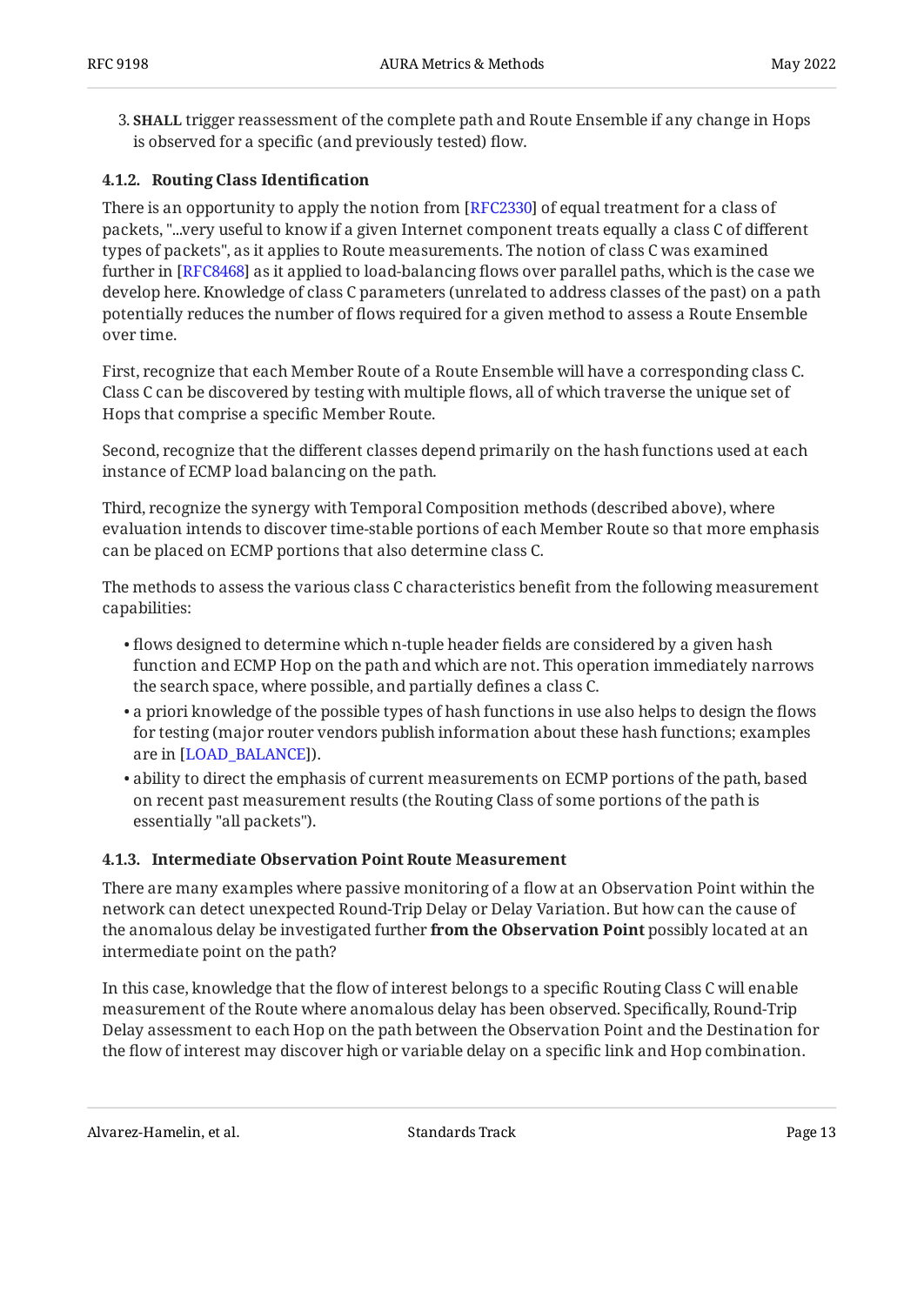The determination of a Routing Class C that includes the flow of interest is as described in the section above, aided by computation of the relevant hash function output as the target.

### <span id="page-13-0"></span>**[4.2. Hybrid Methodologies](#page-13-0)**

The Hybrid Type I methods provide an alternative for Route assessment. The "Scope, Applicability, and Assumptions" section of [[RFC9197\]](#page-18-3) provides one possible set of data fields that would support Route identification.

In general, Nodes in the measured domain would be equipped with specific abilities:

- $\bullet$  Store the identity of Nodes that a packet has visited in header data fields in the order the packet visited the Nodes.
- $\bullet$  Support of a "Loopback" capability where a copy of the packet is returned to the encapsulating Node and the packet is processed like any other IOAM packet on the return transfer.

In addition to Node identity, Nodes may also identify the ingress and egress interfaces utilized by the tracing packet, the absolute time when the packet was processed, and other generic data (as describedin Section 3 of [RFC9197]). Interface identification isn't necessarily limited to IP, i.e., different links in a bundle (Link Aggregation Control Protocol (LACP)) could be identified. Equally well, links without explicit IP addresses can be identified (like with unnumbered interfaces in an IGP deployment).

Note that the Type-P packet specification for this method will likely be a partial specification because most of the packet fields are determined by the user traffic. The packet encapsulation header or headers added by the hybrid method can certainly be specified in Type-P, in unpopulated form.

### <span id="page-13-1"></span>**[4.3. C](#page-13-1)ombining Diff[erent Methods](#page-13-1)**

In principle, there are advantages if the entity conducting Route measurements can utilize both forms of advanced methods (active and hybrid) and combine the results. For example, if there are Nodes involved in the path that qualify as Cooperating Nodes but not as Discoverable Nodes, then a more complete view of Hops on the path is possible when a hybrid method (or interrogation protocol) is applied and the results are combined with the active method results collected across all other domains.

In order to combine the results of active and hybrid/interrogation methods, the network Nodes that are part of a domain supporting an interrogation protocol have the following attributes:

- 1. Nodes at the ingress to the domain **SHOULD** be both Discoverable and Cooperating.
- 2. Any Nodes within the domain that are both Discoverable and Cooperating **SHOULD** reveal the same Node identity in response to both active and hybrid methods.
- 3. Nodes at the egress to the domain **SHOULD** be both Discoverable and Cooperating and **SHOULD** reveal the same Node identity in response to both active and hybrid methods.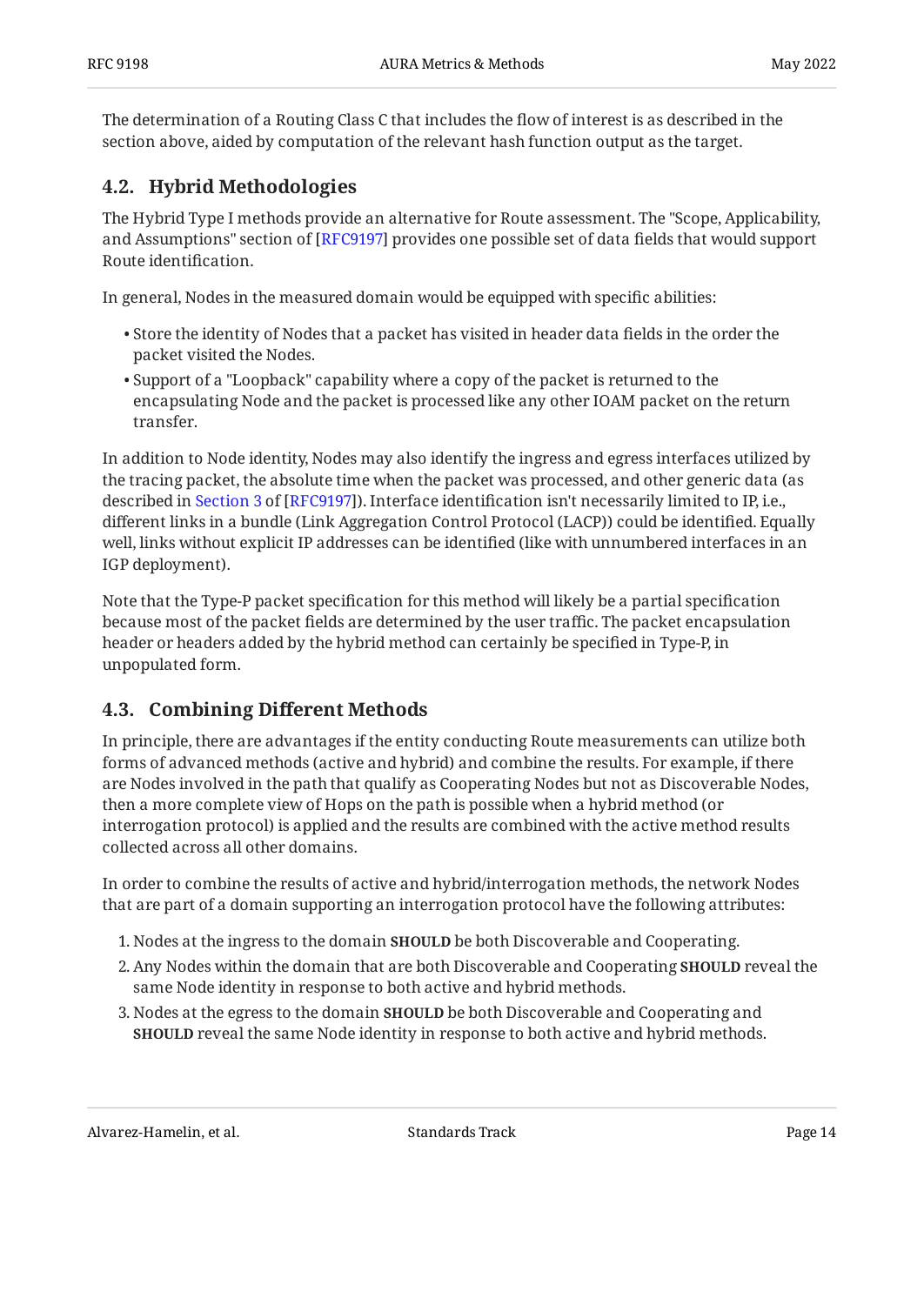When Nodes follow these requirements, it becomes a simple matter to match single-domain measurements with the overlapping results from a multidomain measurement.

In practice, Internet users do not typically have the ability to utilize the Operations, Administrations, and Maintenance (OAM) capabilities of networks that their packets traverse, so the results from a remote domain supporting an interrogation protocol would not normally be accessible. However, a network operator could combine interrogation results from their access domain with other measurements revealing the path outside their domain.

# <span id="page-14-0"></span>**[5. Background on Round-Trip Delay Measurement Goals](#page-14-0)**

The aim of this method is to use packet probes to unveil the paths between any two End-Nodes of the network. Moreover, information derived from RTD measurements might be meaningful to identify:

- 1. Intercontinental submarine links
- 2. Satellite communications
- 3. Congestion
- 4. Inter-domain paths

This categorization is widely accepted in the literature and among operators alike, and it can be trusted with empirical data and several sources as ground of truth (e.g., [[RTTSub](#page-20-2)]), but it is an inference measurement nonetheless [bdrmap] [IDCong].

The first two categories correspond to the physical distance dependency on RTD, the next one binds RTD with queuing delay on routers, and the last one helps to identify different ASes using traceroutes. Due to the significant contribution of propagation delay in long-distance Hops, RTD will be on the order of 100 ms on transatlantic Hops, depending on the geolocation of the vantage points. Moreover, RTD is typically higher than 480 ms when two Hops are connected using geostationary satellite technology (i.e., their orbit is at 36000 km). Detecting congestion with latency implies deeper mathematical understanding, since network traffic load is not stationary. Nonetheless, as the first approach, a link seems to be congested if observing different/varying statistical results after sending several traceroute probes (e.g., see [IDCong]). Finally, to recognize distinctive ASes in the same traceroute path is challenging because more data is needed, like AS relationships and Regional Internet Registry (RIR) delegations among others (for more details, please consult <u>[bdrmap]</u>).

# <span id="page-14-1"></span>**[6. RTD Measurements Statistics](#page-14-1)**

Several articles have shown that network traffic presents a self-similar nature [[SSNT\]](#page-20-3) [[MLRM\]](#page-19-6) that is accountable for filling the queues of the routers. Moreover, router queues are designed to handle traffic bursts, which is one of the most remarkable features of self-similarity. Naturally, while queue length increases, the delay to traverse the queue increases as well and leads to an increase on RTD. Due to traffic bursts generating short-term overflow on buffers (spiky patterns),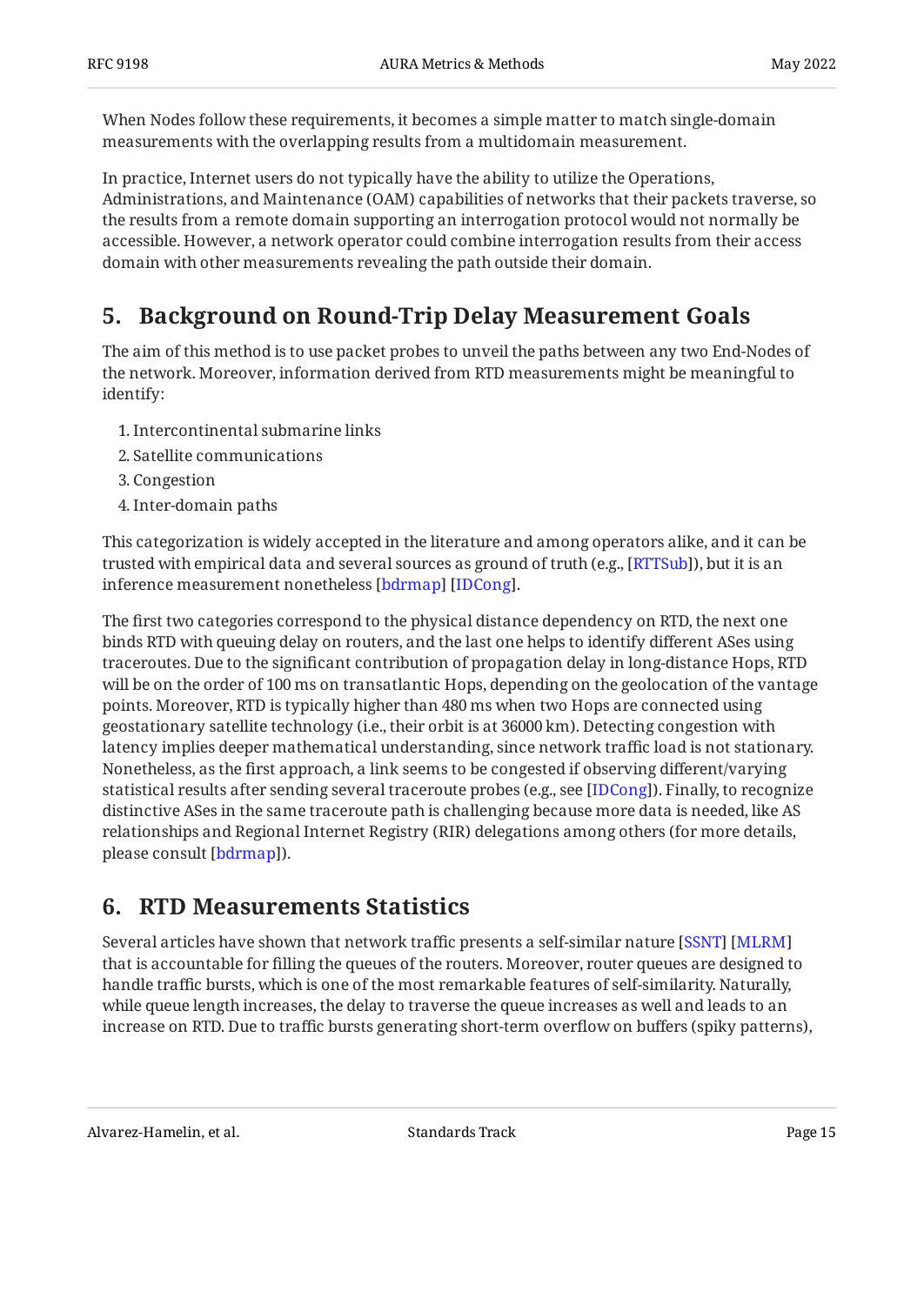every RTD only depicts the queueing status on the instant when that packet probe was in transit. For this reason, several RTD measurements during a time window could begin to describe the random behavior of latency. Loss must also be accounted for in the methodology.

To understand the ongoing process, examining the quartiles provides a nonparametric way of analysis. Quartiles are defined by five values: minimum RTD (m), RTD value of the 25% of the Empirical Cumulative Distribution Function (ECDF) (Q1), the median value (Q2), the RTD value of the 75% of the ECDF (Q3), and the maximum RTD (M). Congestion can be inferred when RTD measurements are spread apart; consequently, the Interquartile Range (IQR), i.e., the distance between Q3 and Q1, increases its value.

This procedure requires the algorithm presented in [[P2](#page-19-7)] to compute quartile values "on the fly".  $\,$ 

This procedure allows us to update the quartile values whenever a new measurement arrives, which is radically different from classic methods of computing quartiles, because they need to use the whole dataset to compute the values. This way of calculus provides savings in memory and computing time.

To sum up, the proposed measurement procedure consists of performing traceroutes several times to obtain samples of the RTD in every Hop from a path during a time window (W) and compute the quartiles for every Hop. This procedure could be done for a single Member Route flow, for a non-exhaustive search with parameter E (defined below) set to False, or for every detected Route Ensemble flow (E=True).

The identification of a specific Hop in a traceroute is based on the IP origin address of the returned ICMP Time Exceeded packet and on the distance identified by the value set in the TTL (or Hop Limit) field inserted by traceroute. As this specific Hop can be reached by different paths, the IP Source and Destination addresses of the traceroute packet also need to be recorded. Finally, different return paths are distinguished by evaluating the ICMP Time Exceeded TTL (or Hop Limit) of the reply message; if this TTL (or Hop Limit) is constant for different paths containing the same Hop, the return paths have the same distance. Moreover, this distance can be estimated considering that the TTL (or Hop Limit) value is normally initialized with values 64, 128, or 255. The 5-tuple (origin IP, destination IP, reply IP, distance, and response TTL or Hop Limit) unequivocally identifies every measurement.

This algorithm below runs in the origin of the traceroute. It returns the Qs quartiles for every Hop and Alt (alternative paths because of balancing). Notice that the "Alt" parameter condenses the parameters of the 5-tuple (origin IP, destination IP, reply IP, distance, and response TTL), i.e., one for each possible combination.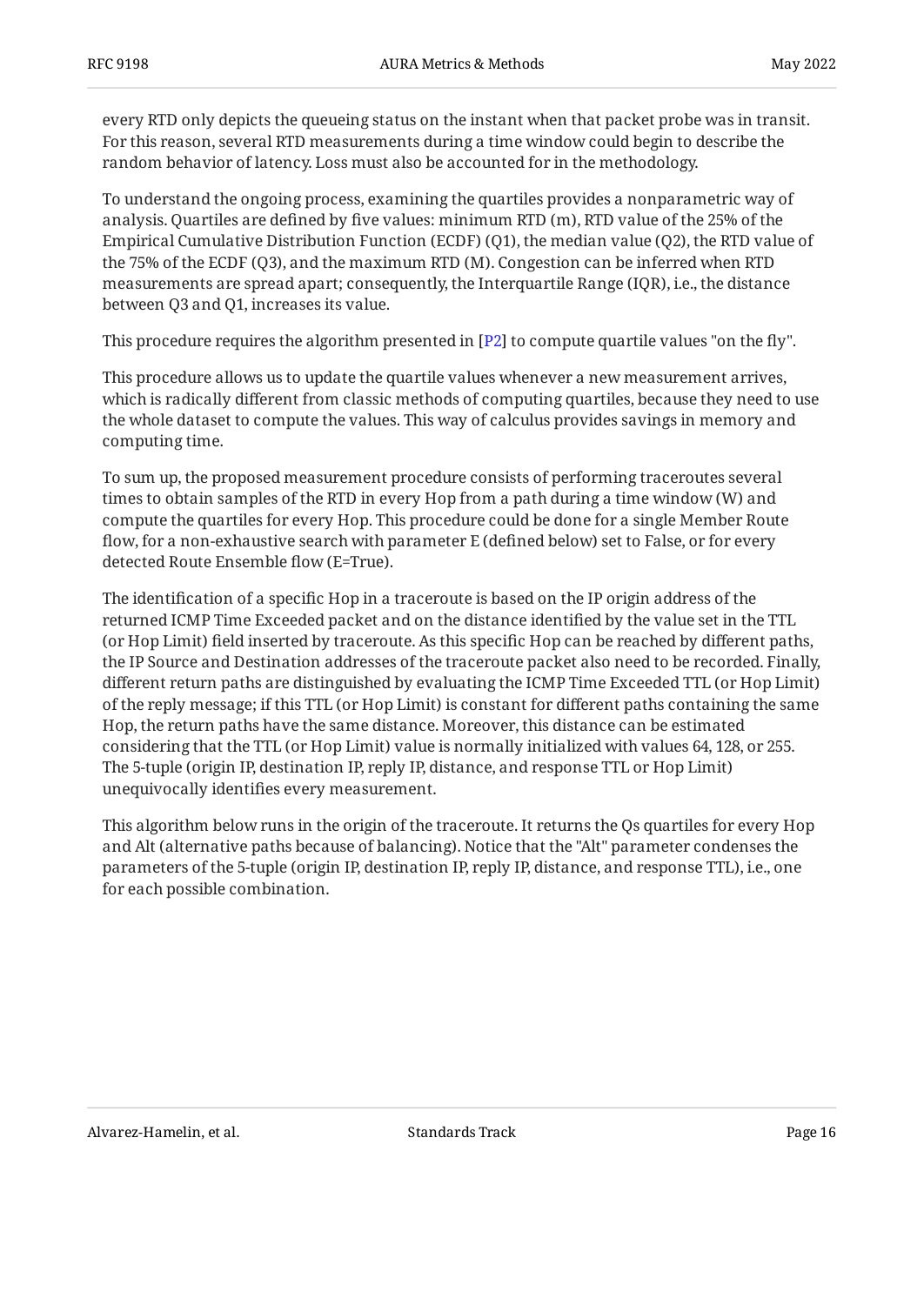```
================================================================
0 input: W (window time of the measurement)
1 i_t (time between two measurements, set the i_t time
2 long enough to avoid incomplete results)
3 E (True: exhaustive, False: a single path)
4 Dst (destination IP address)
5 output: Qs (quartiles for every Hop and Alt)
----------------------------------------------------------------
6 T := start_timer(W)
7 while T is not finished do:
8 | start_timer(i_t)
9 | RTD(Hop, Alt) = advanced-traceroute(Dst, E)<br>10 | for each Hop and Alt in RTD do:
          for each Hop and Alt in RTD do:
11 | | Qs[Dst,Hop,Alt] := ComputeQs(RTD(Hop,Alt))
12 | done
13 | wait until i_t timer is expired
14 done
15 return (Qs)
================================================================
```
During the time W, lines 6 and 7 assure that the measurement loop is made. Lines 8 and 13 set a timer for each cycle of measurements. A cycle comprises the traceroutes packets, considering every possible Hop and the alternatives paths in the Alt variable (ensured in lines 9-12). In line 9, the advanced-traceroute could be either Paris-traceroute or Scamper, which will use the "exhaustive" mode or "tracelb" option if E is set to True, respectively. The procedure returns a list of tuples (m, Q1, Q2, Q3, and M) for each intermediate Hop, or "Alt" in as a function of the 5-tuple, in the path towards the Dst. Finally, lines 10 through 12 store each measurement into the real-time quartiles computation.

Notice there are cases where even having a unique Hop at distance h from the Src to Dst, the returning path could have several possibilities, yielding different total paths. In this situation, the algorithm will return another "Alt" for this particular Hop.

# <span id="page-16-0"></span>**[7. Security Considerations](#page-16-0)**

The security considerations that apply to any active measurement of live paths are relevant here as well. See [RFC4656] and [RFC5357].

The active measurement process of changing several fields to keep the checksum of different packets identical does not require special security considerations because it is part of synthetic traffic generation and is designed to have minimal to zero impact on network processing (to process the packets for ECMP).

Some of the protocols used (e.g., ICMP) do not provide cryptographic protection for the requested/ returned data, and there are risks of processing untrusted data in general, but these are limitations of the existing protocols where we are applying new methods.

For applicable hybrid methods, the security considerations in [\[RFC9197\]](#page-18-3) apply.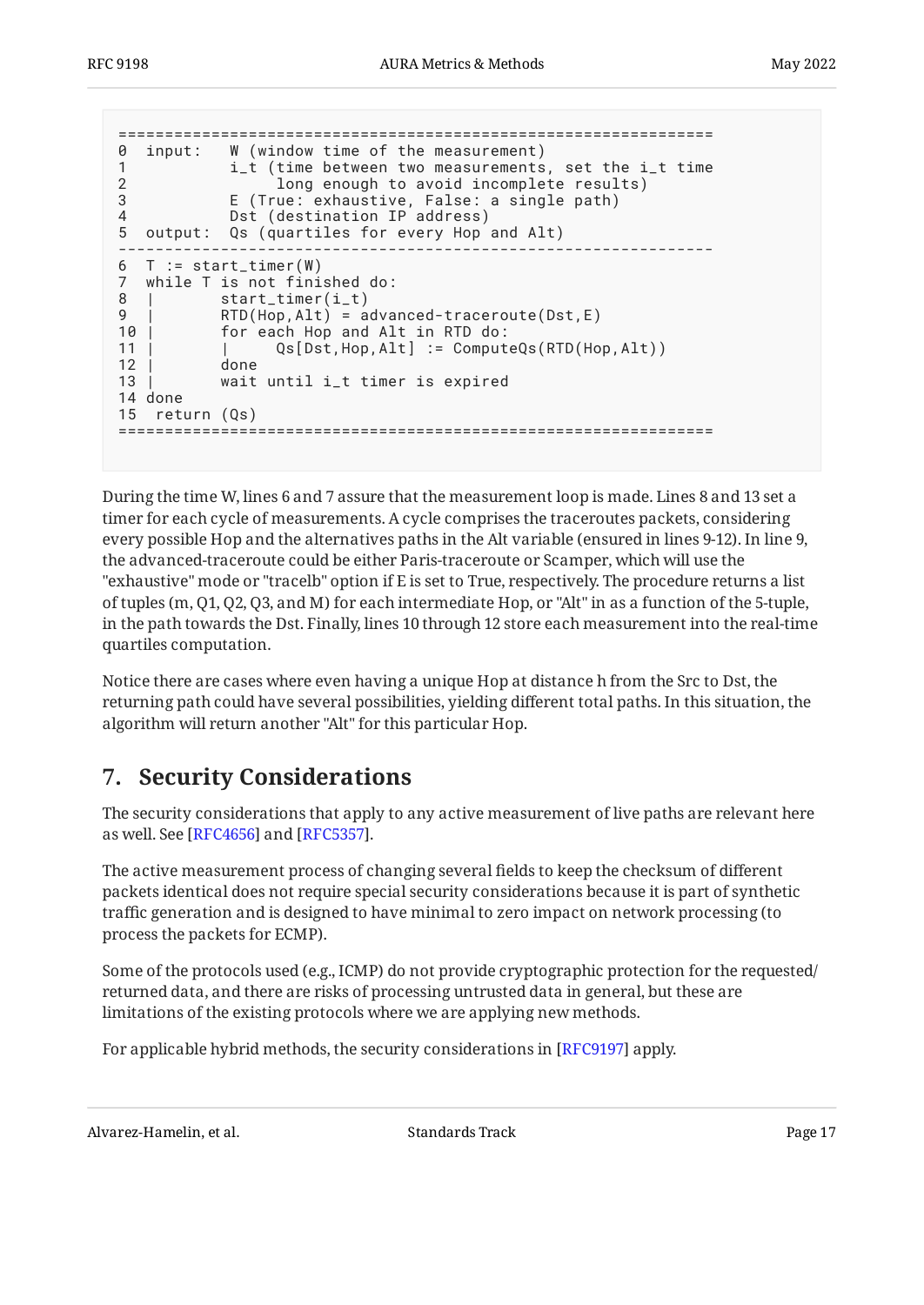When considering the privacy of those involved in measurement or those whose traffic is measured, the sensitive information available to potential observers is greatly reduced when using active techniques that are within this scope of work. Passive observations of user traffic for measurement purposes raise many privacy issues. We refer the reader to the privacy considerations described in the Large-scale Measurement of Broadband Performance (LMAP) Framework [\[RFC7594\]](#page-19-9), which covers active and passive techniques.

### <span id="page-17-0"></span>**[8. IANA Considerations](#page-17-0)**

<span id="page-17-1"></span>This document has no IANA actions.

### <span id="page-17-2"></span>**[9. References](#page-17-1)**

#### **[9.1. Normative References](#page-17-2)**

- <span id="page-17-10"></span>**[RFC0792]** Postel, J., "Internet Control Message Protocol", STD 5, RFC 792, DOI 10.17487/ RFC0792, September 1981, [<https://www.rfc-editor.org/info/rfc792>](https://www.rfc-editor.org/info/rfc792).
- <span id="page-17-5"></span>**[RFC1122]** Braden, R., Ed., "Requirements for Internet Hosts - Communication Layers", STD 3, RFC 1122, DOI 10.17487/RFC1122, October 1989, [<https://www.rfc-editor.org/info/](https://www.rfc-editor.org/info/rfc1122) . [rfc1122](https://www.rfc-editor.org/info/rfc1122)>
- <span id="page-17-6"></span>**[RFC1812]** Baker, F., Ed., "Requirements for IP Version 4 Routers", RFC 1812, DOI 10.17487/ RFC1812, June 1995, [<https://www.rfc-editor.org/info/rfc1812>](https://www.rfc-editor.org/info/rfc1812).
- <span id="page-17-4"></span>**[RFC2119]** Bradner, S., "Key words for use in RFCs to Indicate Requirement Levels", BCP 14, RFC 2119, DOI 10.17487/RFC2119, March 1997, [<https://www.rfc-editor.org/info/](https://www.rfc-editor.org/info/rfc2119) . [rfc2119](https://www.rfc-editor.org/info/rfc2119)>
- <span id="page-17-3"></span>**[RFC2330]** Paxson, V., Almes, G., Mahdavi, J., and M. Mathis, "Framework for IP Performance Metrics", RFC 2330, DOI 10.17487/RFC2330, May 1998, [<https://](https://www.rfc-editor.org/info/rfc2330) . [www.rfc-editor.org/info/rfc2330>](https://www.rfc-editor.org/info/rfc2330)
- <span id="page-17-8"></span>**[RFC2681]** Almes, G., Kalidindi, S., and M. Zekauskas, "A Round-trip Delay Metric for IPPM", RFC 2681, DOI 10.17487/RFC2681, September 1999, [<https://www.rfc-editor.org/](https://www.rfc-editor.org/info/rfc2681) . [info/rfc2681>](https://www.rfc-editor.org/info/rfc2681)
- <span id="page-17-11"></span>**[RFC4656]** Shalunov, S., Teitelbaum, B., Karp, A., Boote, J., and M. Zekauskas, "A One-way Active Measurement Protocol (OWAMP)", RFC 4656, DOI 10.17487/RFC4656, September 2006, <https://www.rfc-editor.org/info/rfc4656>.
- <span id="page-17-9"></span>**[RFC5388]** Niccolini, S., Tartarelli, S., Quittek, J., Dietz, T., and M. Swany, "Information Model and XML Data Model for Traceroute Measurements", RFC 5388, DOI 10.17487/ RFC5388, December 2008, <https://www.rfc-editor.org/info/rfc5388>.
- <span id="page-17-7"></span>**[RFC6438]** Carpenter, B. and S. Amante, "Using the IPv6 Flow Label for Equal Cost Multipath Routing and Link Aggregation in Tunnels", RFC 6438, DOI 10.17487/RFC6438, November 2011, [<https://www.rfc-editor.org/info/rfc6438](https://www.rfc-editor.org/info/rfc6438)>.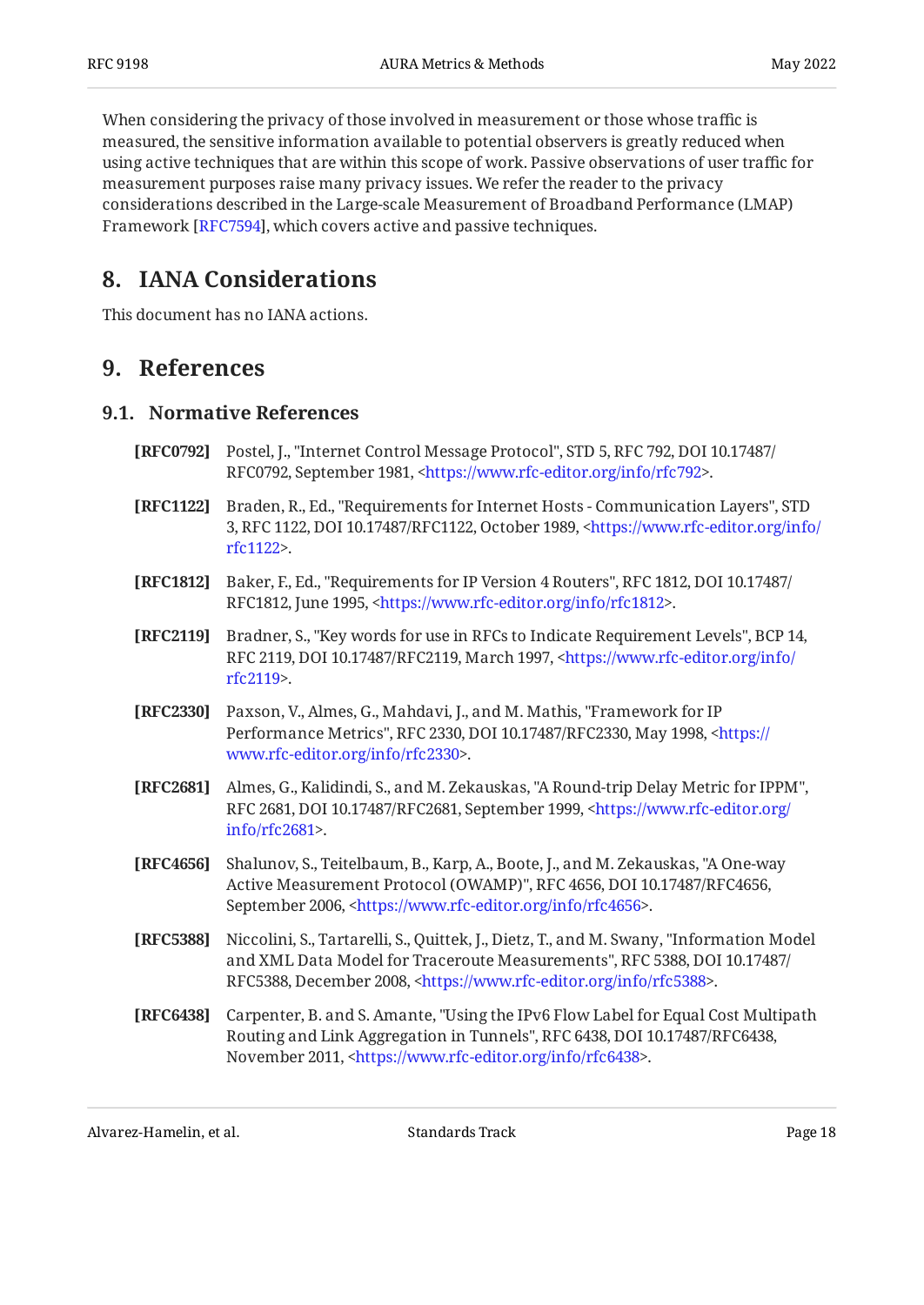- <span id="page-18-5"></span>**[RFC6673]** Morton, A., "Round-Trip Packet Loss Metrics", RFC 6673, DOI 10.17487/RFC6673, August 2012, <https://www.rfc-editor.org/info/rfc6673>.
- <span id="page-18-1"></span>**[RFC7799]** , Morton, A. "Active and Passive Metrics and Methods (with Hybrid Types In-Between)", RFC 7799, DOI 10.17487/RFC7799, May 2016, [<https://www.rfc-](https://www.rfc-editor.org/info/rfc7799). [editor.org/info/rfc7799](https://www.rfc-editor.org/info/rfc7799)>
- <span id="page-18-10"></span>**[RFC8029]** Kompella, K., Swallow, G., Pignataro, C., Ed., Kumar, N., Aldrin, S., and M. Chen, "Detecting Multiprotocol Label Switched (MPLS) Data-Plane Failures", RFC 8029, DOI 10.17487/RFC8029, March 2017, <https://www.rfc-editor.org/info/rfc8029>.
- <span id="page-18-2"></span>**[RFC8174]** Leiba, B., "Ambiguity of Uppercase vs Lowercase in RFC 2119 Key Words", BCP 14, RFC 8174, DOI 10.17487/RFC8174, May 2017, <[https://www.rfc-editor.org/info/](https://www.rfc-editor.org/info/rfc8174) . [rfc8174](https://www.rfc-editor.org/info/rfc8174)>
- <span id="page-18-4"></span>**[RFC8468]** Morton, A., Fabini, J., Elkins, N., Ackermann, M., and V. Hegde, "IPv4, IPv6, and Framework", RFC 8468, DOI 10.17487/RFC8468, November 2018, [<https://www.rfc-](https://www.rfc-editor.org/info/rfc8468). [editor.org/info/rfc8468](https://www.rfc-editor.org/info/rfc8468)> IPv4-IPv6 Coexistence: Updates for the IP Performance Metrics (IPPM)
- <span id="page-18-3"></span>**[RFC9197]** Brockners, F., Ed., Bhandari, S., Ed., and T. Mizrahi, Ed., "Data Fields for In Situ Operations, Administration, and Maintenance (IOAM)", RFC 9197, DOI 10.17487/ RFC9197, May 2022, <https://www.rfc-editor.org/info/rfc9197>.

#### <span id="page-18-0"></span>**[9.2. Informative References](#page-18-0)**

- <span id="page-18-8"></span>**[bdrmap]** Luckie, M., Dhamdhere, A., Huffaker, B., Clark, D., and KC. Claffy, "bdrmap: Inference of Borders Between IP Networks", Proceedings of the 2016 ACM on , , Internet Measurement Conference, pp. 381-396 DOI 10.1145/2987443.2987467 November 2016, <https://doi.org/10.1145/2987443.2987467>.
- <span id="page-18-9"></span>**[IDCong]** Luckie, M., Dhamdhere, A., Clark, D., and B. Huffaker, "Challenges in Inferring Internet Interdomain Congestion", Proceedings of the 2014 Conference on , , Internet Measurement Conference, pp. 15-22 DOI 10.1145/2663716.2663741 November 2014, <https://doi.org/10.1145/2663716.2663741>.
- <span id="page-18-7"></span><span id="page-18-6"></span>**[LOAD\_BALANCE]** Sanguanpong, S., Pittayapitak, W., and K. Kasom Koht-Arsa, "COMPARISON , OF HASH STRATEGIES FOR FLOW-BASED LOAD BALANCING" International Journal of Electronic Commerce Studies, Vol.6, No.2, pp.259-268, DOI 10.7903/ijecs. 1346, December 2015, <https://doi.org/10.7903/ijecs.1346>.
	- **[MLB]** Augustin, B., Friedman, T., and R. Teixeira, "Measuring load-balanced paths in the internet", Proceedings of the 7th ACM SIGCOMM conference on Internet measurement, pp. 149-160, DOI 10.1145/1298306.1298329, October 2007, [<https://](https://doi.org/10.1145/1298306.1298329) . [doi.org/10.1145/1298306.1298329](https://doi.org/10.1145/1298306.1298329)>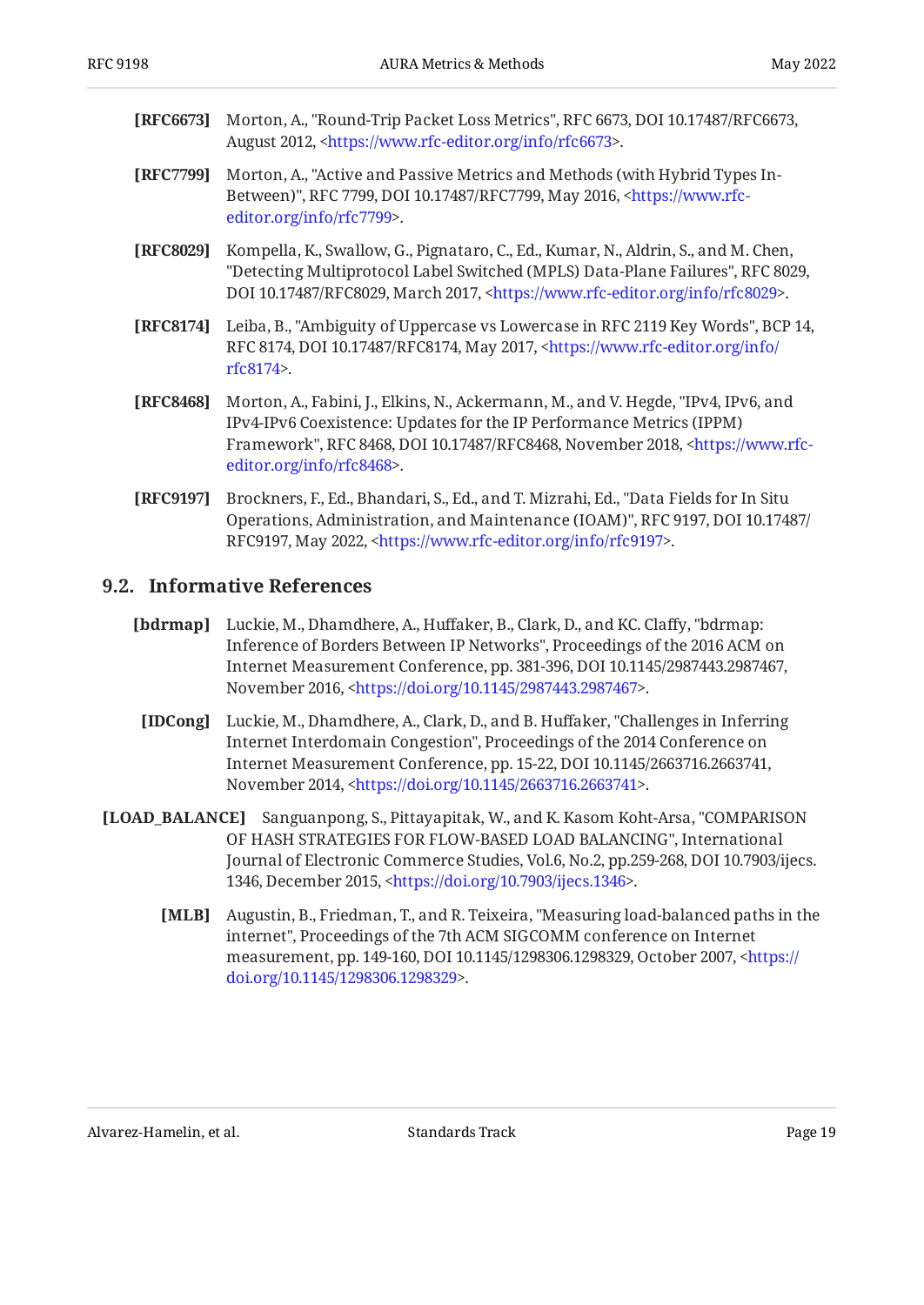- <span id="page-19-7"></span><span id="page-19-6"></span>**[MLRM]** Fontugne, R., Mazel, J., and K. Fukuda, "An empirical mixture model for largescale RTT measurements", 2015 IEEE Conference on Computer Communications (INFOCOM), pp. 2470-2478, DOI 10.1109/INFOCOM.2015.7218636, April 2015, . [<https://doi.org/10.1109/INFOCOM.2015.7218636](https://doi.org/10.1109/INFOCOM.2015.7218636)>
	- **[P2]** Jain, R. and I. Chlamtac, "The P 2 algorithm for dynamic calculation of quartiles and histograms without storing observations", Communications of the ACM 28.10 (1985): 1076-1085, DOI 10.1145/4372.4378, October 1985, [<https://doi.org/](https://doi.org/10.1145/4372.4378) . [10.1145/4372.4378>](https://doi.org/10.1145/4372.4378)
	- **[PT]** Augustin, B., Cuvellier, X., Orgogozo, B., Viger, F., Friedman, T., Latapy, M., Magnien, C., and R. Teixeira, "Avoiding traceroute anomalies with Paris traceroute", Proceedings of the 6th ACM SIGCOMM conference on Internet measurement, pp. 153-158, DOI 10.1145/1177080.1177100, October 2006, [<https://](https://doi.org/10.1145/1177080.1177100) . [doi.org/10.1145/1177080.1177100](https://doi.org/10.1145/1177080.1177100)>
- <span id="page-19-4"></span><span id="page-19-2"></span>**[RFC2991]** Thaler, D. and C. Hopps, "Multipath Issues in Unicast and Multicast Next-Hop Selection", RFC 2991, DOI 10.17487/RFC2991, November 2000, [<https://www.rfc-](https://www.rfc-editor.org/info/rfc2991). [editor.org/info/rfc2991](https://www.rfc-editor.org/info/rfc2991)>
- <span id="page-19-8"></span>**[RFC5357]** Hedayat, K., Krzanowski, R., Morton, A., Yum, K., and J. Babiarz, "A Two-Way Active Measurement Protocol (TWAMP)", RFC 5357, DOI 10.17487/RFC5357, October 2008, [<https://www.rfc-editor.org/info/rfc5357](https://www.rfc-editor.org/info/rfc5357)>.
- <span id="page-19-0"></span>**[RFC5835]** Morton, A., Ed. and S. Van den Berghe, Ed., "Framework for Metric Composition", RFC 5835, DOI 10.17487/RFC5835, April 2010, [<https://www.rfc-editor.org/info/](https://www.rfc-editor.org/info/rfc5835) . [rfc5835](https://www.rfc-editor.org/info/rfc5835)>
- <span id="page-19-3"></span>**[RFC5837]** Atlas, A., Ed., Bonica, R., Ed., Pignataro, C., Ed., Shen, N., and JR. Rivers, "Extending ICMP for Interface and Next-Hop Identification", RFC 5837, DOI 10.17487/ RFC5837, April 2010, <https://www.rfc-editor.org/info/rfc5837>.
- <span id="page-19-5"></span>**[RFC6437]** Amante, S., Carpenter, B., Jiang, S., and J. Rajahalme, "IPv6 Flow Label Specification", RFC 6437, DOI 10.17487/RFC6437, November 2011, <[https://www.rfc-](https://www.rfc-editor.org/info/rfc6437). [editor.org/info/rfc6437](https://www.rfc-editor.org/info/rfc6437)>
- <span id="page-19-1"></span>**[RFC7312]** Fabini, J. and A. Morton, "Advanced Stream and Sampling Framework for IP Performance Metrics (IPPM)", RFC 7312, DOI 10.17487/RFC7312, August 2014, . [<https://www.rfc-editor.org/info/rfc7312](https://www.rfc-editor.org/info/rfc7312)>
- <span id="page-19-10"></span>**[RFC7325]** Villamizar, C., Ed., Kompella, K., Amante, S., Malis, A., and C. Pignataro, "MPLS Forwarding Compliance and Performance Requirements", RFC 7325, DOI 10.17487/RFC7325, August 2014, [<https://www.rfc-editor.org/info/rfc7325](https://www.rfc-editor.org/info/rfc7325)>.
- <span id="page-19-9"></span>**[RFC7594]** Eardley, P., Morton, A., Bagnulo, M., Burbridge, T., Aitken, P., and A. Akhter, "A , Framework for Large-Scale Measurement of Broadband Performance (LMAP)" RFC 7594, DOI 10.17487/RFC7594, September 2015, [<https://www.rfc-editor.org/](https://www.rfc-editor.org/info/rfc7594) . [info/rfc7594>](https://www.rfc-editor.org/info/rfc7594)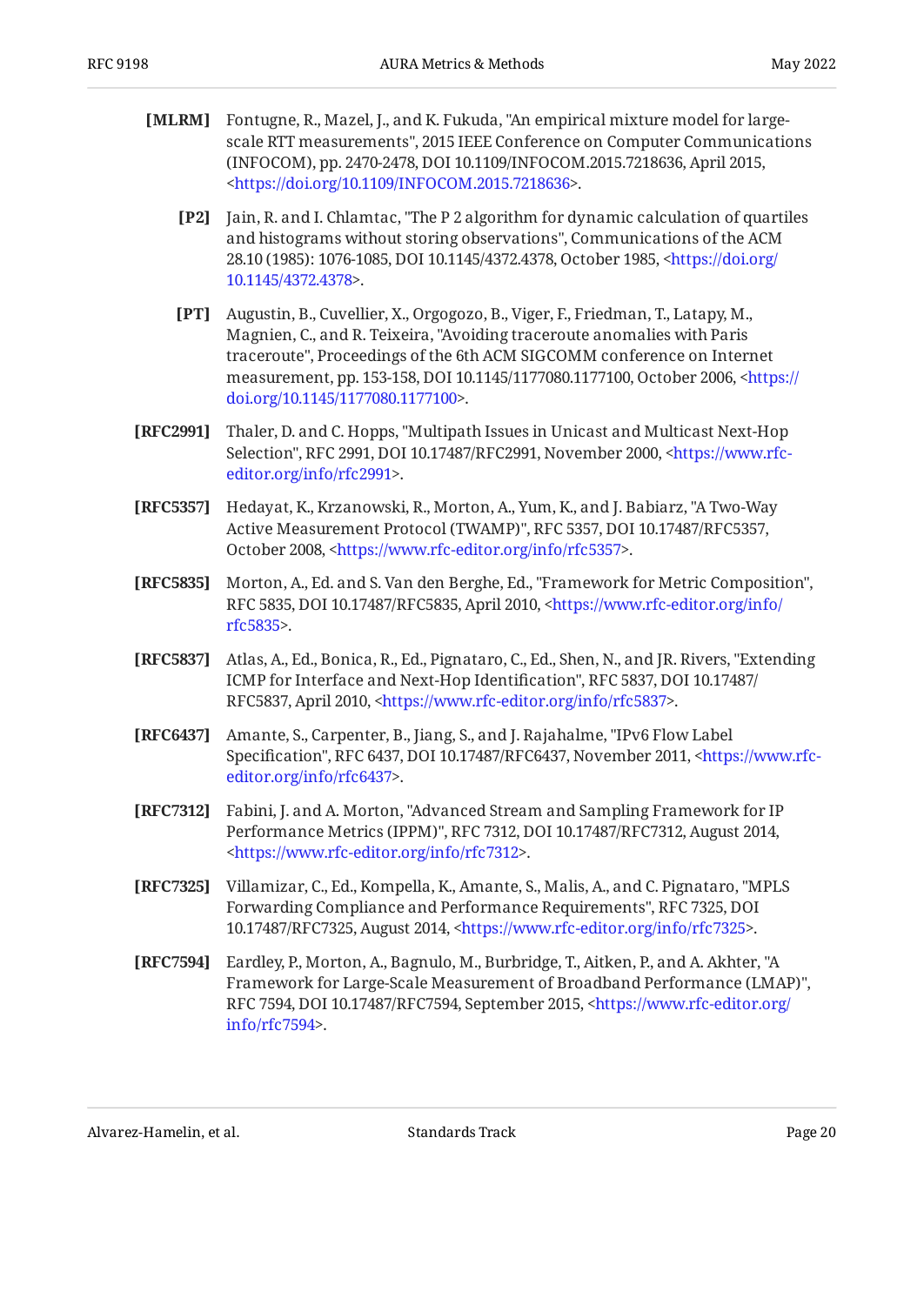<span id="page-20-4"></span>

| <b>[RFC8403]</b> Geib, R., Ed., Filsfils, C., Pignataro, C., Ed., and N. Kumar, "A Scalable and Topology- |
|-----------------------------------------------------------------------------------------------------------|
| Aware MPLS Data-Plane Monitoring System", RFC 8403, DOI 10.17487/RFC8403,                                 |
| July 2018, <https: info="" rfc8403="" www.rfc-editor.org="">.</https:>                                    |

- <span id="page-20-2"></span>**[RTTSub]** Bischof, Z., Rula, J., and F. Bustamante, "In and out of Cuba: Characterizing Cuba's Connectivity", Proceedings of the 2015 ACM Conference on Internet Measurement Conference, pp. 487-493, DOI 10.1145/2815675.2815718, October 2015, <https://doi.org/10.1145/2815675.2815718>.
- <span id="page-20-1"></span>**[SCAMPER]** Matthew Luckie, M., "Scamper: a scalable and extensible packet prober for active measurement of the internet", Proceedings of the 10th ACM SIGCOMM , , conference on Internet measurement, pp. 239-245 DOI 10.1145/1879141.1879171 November 2010, <https://doi.org/10.1145/1879141.1879171>.
	- **[SSNT]** Park, K. and W. Willinger, "Self-Similar Network Traffic and Performance Evaluation (1st ed.)", DOI 10.1002/047120644X, John Wiley & Sons, Inc., New York, NY, USA, August 2000, <https://doi.org/10.1002/047120644X>.

# <span id="page-20-3"></span><span id="page-20-0"></span>**[Appendix A. MPLS Methods for Route Assessment](#page-20-0)**

A Node assessing an MPLS path must be part of the MPLS domain where the path is implemented. When this condition is met, [[RFC8029\]](#page-18-10) provides a powerful set of mechanisms to detect "correct operation of the data plane, as well as a mechanism to verify the data plane against the control plane".

MPLS routing is based on the presence of a Forwarding Equivalence Class (FEC) Stack in all visited Nodes. Selecting one of several Equal-Cost Multipaths (ECMPs) is, however, based on information hidden deeper in the stack. Late deployments may support a so-called "Entropy label" for this purpose. State-of-the-art deployments base their choice of an ECMP member interface on the complete MPLS label stack and on IP addresses up to the complete 5-tuple IP header information (seeSection 2.4 of [RFC7325]). Load sharing based on IP information decouples this function from the actual MPLS routing information. Thus, an MPLS traceroute is able to check how packets with a contiguous number of ECMP-relevant IP addresses (and an identical MPLS label stack) are forwarded by a particular router. The minimum number of equivalent MPLS paths traceable at a router should be 32. Implementations supporting more paths are available.

The MPLS echo request and reply messages offering this feature must support the Downstream Detailed Mapping TLV (was Downstream Mapping initially, but the latter has been deprecated). The MPLS echo response includes the incoming interface where a router received the MPLS echo request. The MPLS echo reply further informs which of the n addresses relevant for the loadsharing decision results in a particular next-hop interface and contains the next Hop's interface address (if available). This ensures that the next Hop will receive a properly coded MPLS echo request in the next step Route of assessment.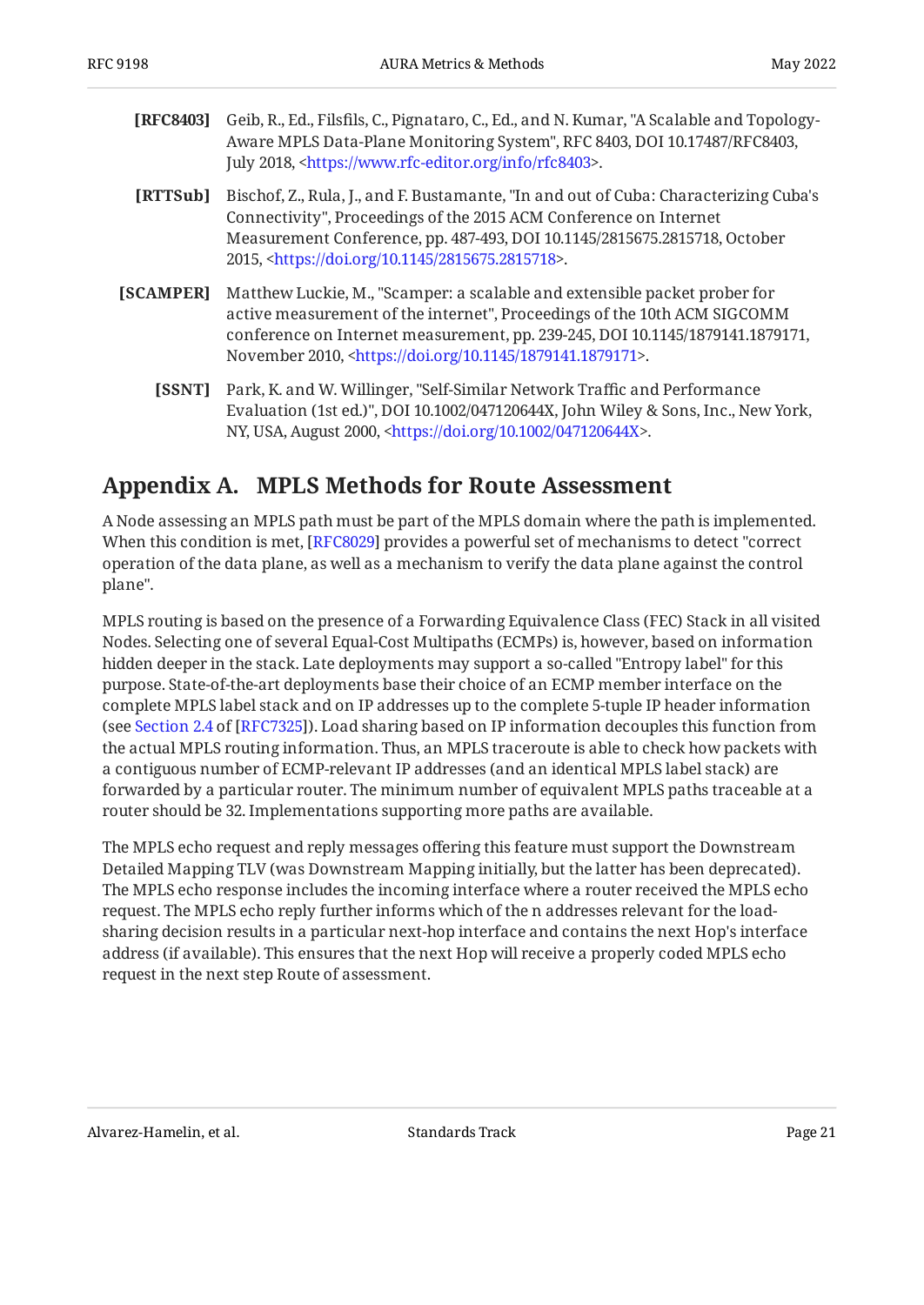[[RFC8403\]](#page-20-4) explains how a central Path Monitoring System could be used to detect arbitrary MPLS paths between any routers within a single MPLS domain. The combination of MPLS forwarding, Segment Routing, and MPLS traceroute offers a simple architecture and a powerful mechanism to detect and validate (segment-routed) MPLS paths.

# <span id="page-21-0"></span>**[Acknowledgements](#page-21-0)**

The original three authors (Ignacio, Al, Joachim) acknowledge Ruediger Geib for his penetrating comments on the initial document and his initial text for the appendix on MPLS. Carlos Pignataro challenged the authors to consider a wider scope and applied his substantial expertise with many technologies and their measurement features in his extensive comments. Frank Brockners also shared useful comments and so did Footer Foote. We thank them all!

### <span id="page-21-1"></span>**[Authors' Addresses](#page-21-1)**

#### **J. Ignacio Alvarez-Hamelin**

Universidad de Buenos Aires Av. Paseo Colón 850 C1063ACV Buenos Aires Argentina Phone: [+54 11 5285-0716](tel:+54%2011%205285-0716) Email: [ihameli@cnet.](mailto:ihameli@cnet.fi.uba.ar)fi.uba.ar URI: http://cnet.fi[.uba.ar/ignacio.alvarez-hamelin/](http://cnet.fi.uba.ar/ignacio.alvarez-hamelin/)

#### **Al Morton**

AT&T Labs 200 Laurel Avenue South Middletown, NJ 07748 United States of America Phone: [+1 732 420 1571](tel:+1%20732%20420%201571) Email: [acm@research.att.com](mailto:acm@research.att.com)

#### **Joachim Fabini**

TU Wien Gusshausstrasse 25/E389 1040 Vienna Austria Phone: [+43 1 58801 38813](tel:+43%201%2058801%2038813) Email: [Joachim.Fabini@tuwien.ac.at](mailto:Joachim.Fabini@tuwien.ac.at) URI: [http://www.tc.tuwien.ac.at/about-us/sta](http://www.tc.tuwien.ac.at/about-us/staff/joachim-fabini/)ff/joachim-fabini/